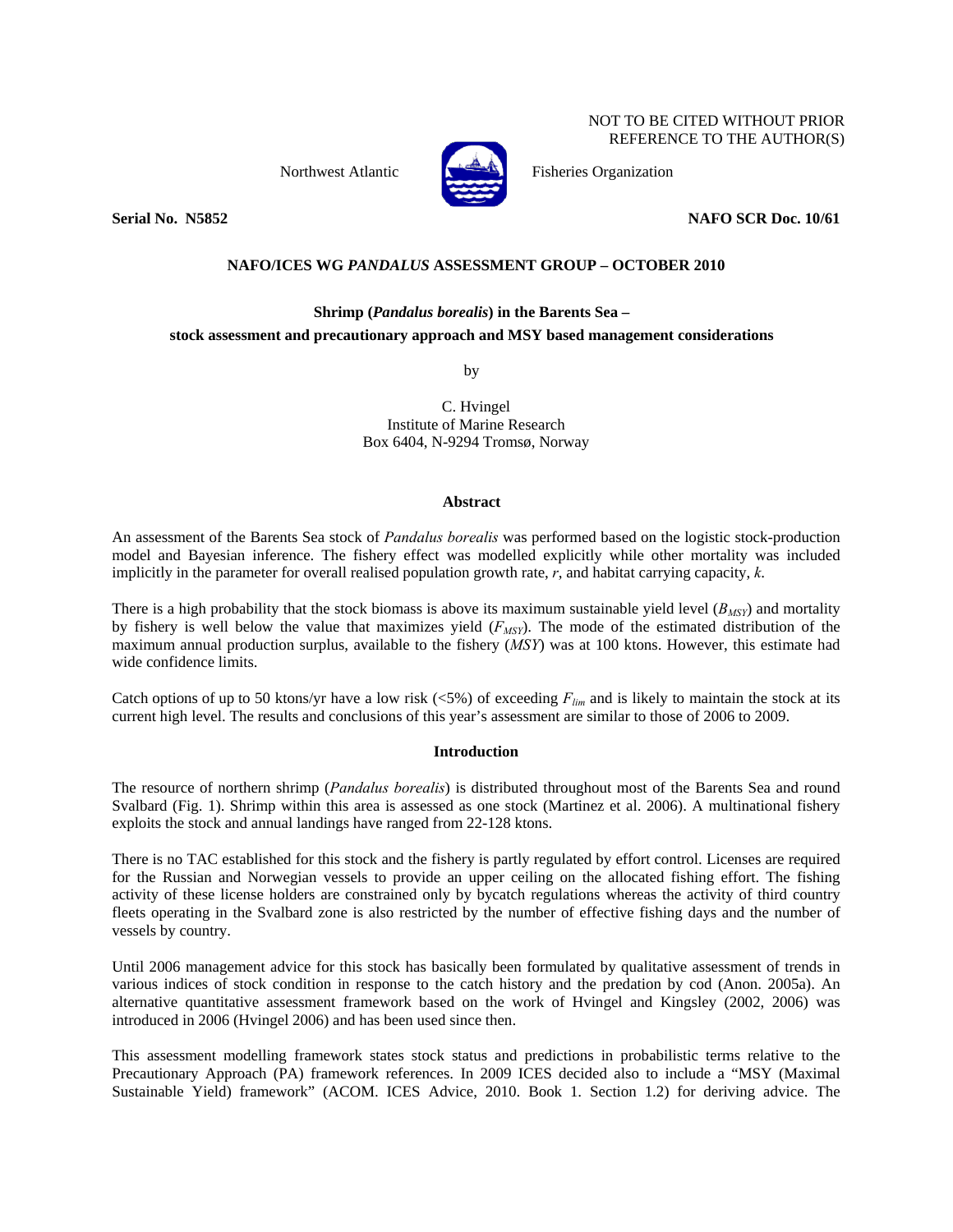implementation into the advice should be finalised during 2010-2015. This paper updates the 2009 assessment and further provides some basis for management decisions within the new ICES PA/MSY advisory framework

#### **Model**

## *Modelling framework*

The model was built in a state-space framework (Hvingel and Kingsley 2006, Schnute 1994) with a set of parameters (*θ*) defining the dynamics of the shrimp stock. The posterior distribution for the parameters of the model, *p*(*θ|data*), given a joint prior distribution, *p*(*θ*), and the likelihood of the data, *p*(*data|θ*), was determined using Bayes' (1763) theorem:

(1) 
$$
p(\theta | data) \propto p(data | \theta) p(\theta)
$$

The posterior was derived by Monte-Carlo-Markov-Chain (MCMC) sampling methods using WinBUGS v.1.4 (www.mrc-bsu.cam.ac.uk/bugs; Spiegelhalter et al. 2003).

#### *State equations*

The equation describing the state transition from time t to t+1 was a discrete form of the logistic model of population growth including fishing mortality (e.g. Schaefer (1954), and parameterised in terms of *MSY* (Maximum Sustainable Yield) rather than *r* (intrinsic growth rate) (cf. Fletcher 1978):

(2) 
$$
B_{t+1} = B_t - C_t + 4MSY \frac{B_t}{K} \left( 1 - \frac{B_t}{K} \right)
$$

*K* is the carrying capacity, or the equilibrium stock size in the absence of fishing.  $B_t$  is the stock biomass.  $C_t$  is the catch taken by the fishery.

To cancel out the uncertainty of the "catchability" (the parameter that scales biomass indices to real biomass) equation (2) was divided throughout by *BMSY*, (Hvingel and Kingsley 2006). Finally a term for the process error was applied and the state equation took the form:

(3) 
$$
P_{t+1} = \left(P_t - \frac{C_t}{B_{MSY}} + \frac{2 \, MSY \, P_t}{B_{MSY}} \left(1 - \frac{P_t}{2}\right)\right) \cdot \exp(v_t)
$$

where  $P_t$  is the stock biomass relative to biomass at MSY ( $P_t = B_t/B_{MST}$ ) in year t. This frames the range of stock biomass  $(P)$  on a relative scale where  $P_{MST}$  and  $K=2$ . The 'process errors', *v*, are normally, independently and identically distributed with mean 0 and variance  $\sigma_v^2$ .

#### *Observation equations*

The model synthesized information from input priors and three independent series of shrimp biomasses and one series of shrimp catches (Table 1). The three series of shrimp biomass indices were: a standardised series of annual commercial-vessel catch rates for 1980–2009, *CPUE*t, (Hvingel and Thangstad 2008); and two trawl-survey biomass index for 1982–2004, *survR*<sub>t</sub>, (Anon. 2005a) and 2004-2009, *survE*<sub>t</sub> (Hvingel et al 2008). These indices were scaled to true biomass by catchability parameters,  $q_c$ ,  $q_R$  and  $q_E$ . Lognormal observation errors,  $\omega$ ,  $\kappa$  and  $\varepsilon$  were applied, giving:

(4) 
$$
CPUE_t = q_C B_{MSY} P_t \exp(\omega_t)
$$

$$
survR_t = q_R B_{MSY} P_t \exp(\kappa_t)
$$

$$
survE_t = q_E B_{MSY} P_t \exp(\varepsilon_t)
$$

The error terms,  $\omega$ ,  $\kappa$  and  $\varepsilon$  are normally, independently and identically distributed with mean 0 and variance  $\sigma^2$ ,  $\sigma_{\epsilon}^2$  and  $\sigma_{\epsilon}^2$ .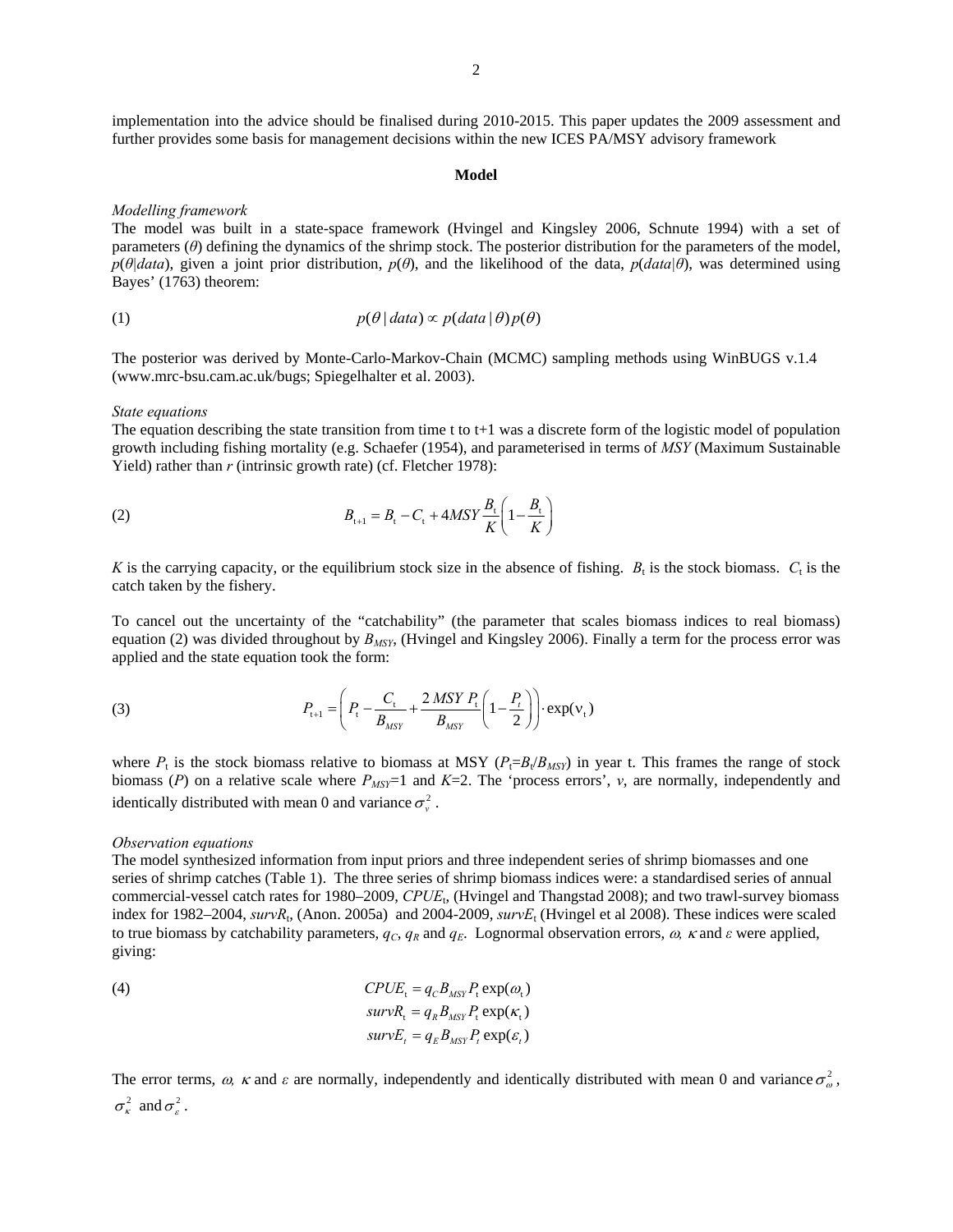Total reported catch in ICES Div. I and II 1970-2009 was used as yield data (Table 1). The fishery being without major discarding problems or variable misreporting, reported catches were entered into the model as error-free.

#### *Priors*

The "initial" stock biomass in 1970, *P1*, is considered to have been high as the fishery at that time was confined to inshore areas only. This parameter was given a normal distribution with mean=1.5 and sigma=0.26, i.e. a wide distribution with a mean between *K* and  $B_{msy}$  (Table 2).

A prior for K was constructed based on an estimated posterior for this parameter from the West Greenland shrimp stock (Hvingel and Kingsley 2006). This had a median of 728 ktons and 95% of the distribution between 300 and 2500 ktons. The area of the Barents sea is ca. 3.4 times that of the West Greenland area and thus the Greenland estimate of *K* was multiplied by 3.4 to give the *K*-prior for the Barents Sea, i.e. approximated by a lognormal distribution with median of 2500 ktons and 95% confidence limits at 800 and 8000 ktons (Table 2).

The error terms (CV's) for the three input data series were given a gamma distribution with a 95% range of 10-30%, thought to be the typical range for such data.

Reference priors (low-information priors) were given to the other parameters of the model (Table 2) as I had little or no information on what their probability distributions might look like. When truncated distributions were used, upper and lower limits were chosen wide enough not to interfere with the posterior.

#### *Convergence diagnostics*

In order to check whether the sampler had converged to the target distribution a number of parallel chains with different starting points and random number seeds were analysed by the Brooks, Gelman and Rubin convergence diagnostic (Gelman and Rubin 1992; Brooks and Gelman 1998) A stationarity test (Heidelberger and Welch 1983) was applied to individual chains. If evidence of non-stationarity is found iterations were discarded from the beginning of the chain until the remaining chain passed the test. Raftery and Lewis's (1992) tests for convergence to the stationary distribution and estimation of the run-lengths needed to accurately estimate quantiles were used, and finally the Geweke convergence diagnostic was applied (Geweke 1992).

## *Model check*

In order to check whether the model was a 'good' fit to the data, different goodness-of-fit statistics were computed. Firstly, we calculated the simple difference between each observed data point and its trial value in each MCMC sampling step. The summary statistics of the distributions of these residuals indicated by their central tendency whether the modelled values were biased with respect to the observations.

Secondly, the overall posterior distribution was investigated for potential effects of model deficiencies by comparing each data point with its posterior predictive distribution (Posterior Predictive Checks; Gelman et al. 1995, 1996). If the model fitted the observed data well, the observed data and the replicate data should look alike. The degree of similarity between the original and the replicate data points was summarised in a vector of *p*-values, calculated as the proportion of n simulations in which a sampling of the posterior distribution for an observed parameter exceeded its input value:

$$
p.value = \frac{1}{n} \sum_{j=1}^{N} I((data_j^{rep}, \theta_j) - (data^{obs}, \theta_j)) ,
$$

where  $I(x)$  is 1 if *x* is true, 0 if *x* is false. Values close to 0 or 1 in the vector *p-value* would indicate that the observed data point was an unlikely drawing from its posterior distribution.

Thirdly, the 'Conditional Predictive Ordinate' (Gelfand and Dey, 1994) was calculated as a harmonic mean of the likelihood:  $\Gamma$ 

$$
CPO_{i} = \left[\frac{1}{n}\sum_{j=1}^{N} \frac{1}{p(data_{i} | \theta_{j})}\right]^{-1}
$$

where n is the number of MCMC samples. This statistic indicated by small values if the relevant data points were a poor fit to the model.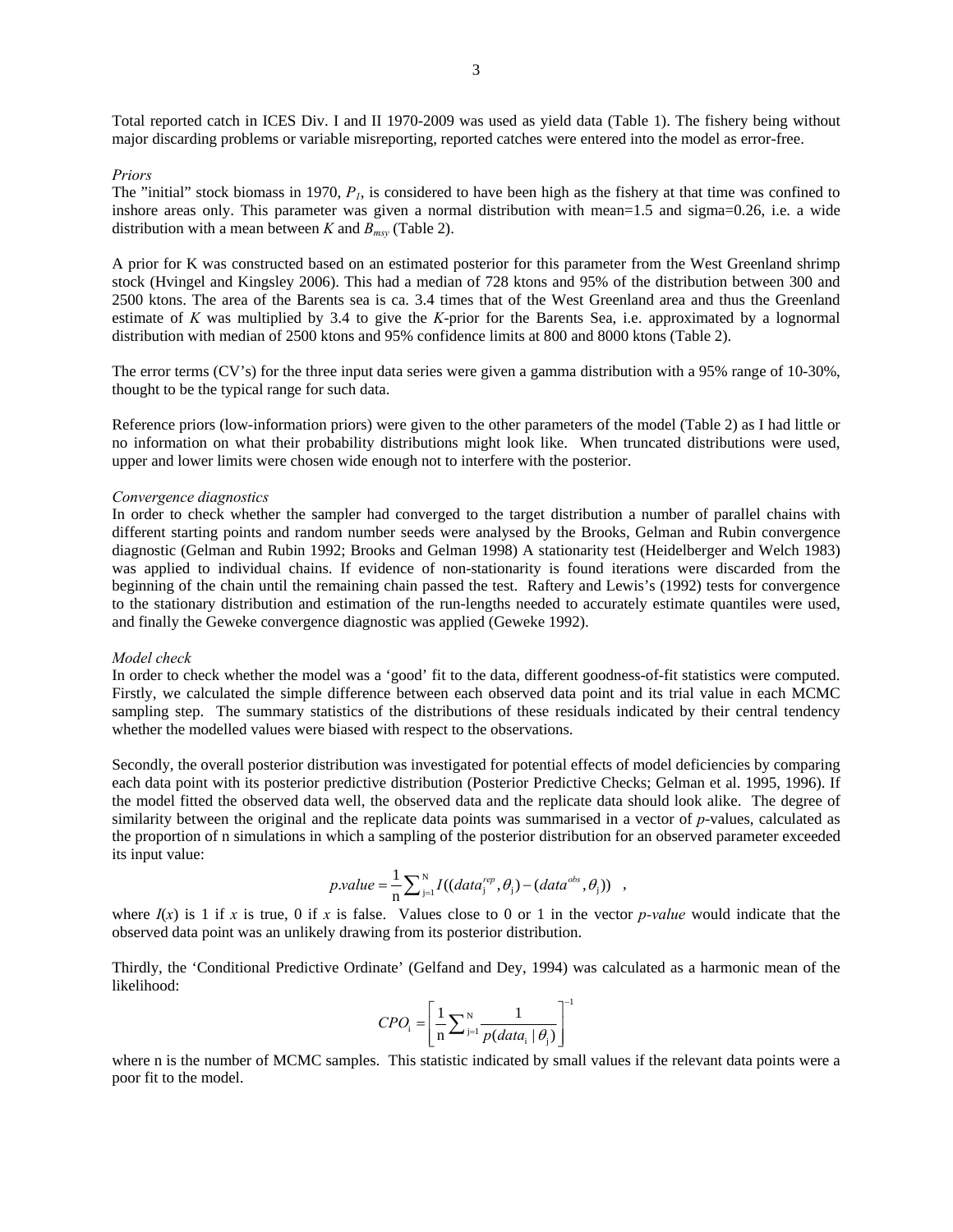# *Derived parameters and risk calculations*

The mortality caused by fishery,  $F$ , is scaled to  $F_{MST}$  (fishing mortality that yields MSY) for the same reasons as relative biomass was used instead of absolute. The equations added for generating posterior distributions of the *F* ratio were:

$$
F \text{ratio}_{t} = \frac{F_{t}}{F_{MSY}} = \frac{-\ln\left(\frac{B_{t} - C_{t}}{B_{t}}\right)}{\frac{MSY}{B_{MSY}}}
$$

The risk of a parameter transgressing a reference point is the relative frequency of the MCMC sampled values that are smaller (or larger –depending on type) than the reference points.

#### *Reference points*

There are now one 3 reference points to be considered in relation to ICES type advice:  $F_{\text{msy}}$ ,  $B_{\text{trigger}}$  and  $B_{\text{lim}}$ .  $B_{\text{msy}}$  is now out as "the approach does not use a  $B_{\text{msy}}$  estimate" (ICES 2010, book 1). This may not be entirely precise as  $B_{trigger}$  is directly derived from  $B_{msy}$ : " $B_{trigger}$  should be selected as a biomass that is encountered with low probability if  $\overline{F}_{msy}$  is implemented" (WKFRAME). If  $F_{msy}$  is implemented, then the stock will vary around  $B_{msy}$  (Fig. 6). Thus, an estimate of  $B_{\text{msy}}$  will provide us with just the probability distribution needed to evaluate what "biomass that is encountered with low probability" under  $F_{\text{msy}}$  exploitation.

From the  $B_{\text{msy}}$  estimate one need to choose "a biomass that is encountered with low probability". It is not specified what is meant by low – I would say that the options lie somewhere between the  $5<sup>th</sup>$  and  $25<sup>th</sup>$  lower percentile of the Bmsy estimate. Once that is done we need choose what pressure should be applied to the "trigger" to make it trig – i.e. at what risk of exceeding Btrigger should the F reduction kick inn.

In all this I can't help thinking that it would have been simpler just calculate the probability of being below  $B_{\text{msy}}$  (as we have done for shrimp and Greenland Halibut for some years) instead of calculating the probability of being below some percentile of Bmsy – but somehow we have passed that.

#### **Changes from the 2009 assessment**

This assessment is an update of the 2009 assessment with the following changes:

- Model: has been revised so that P[i] (relative biomass) is P at the end of the ith year instead of at the beginning.
- Priors: No changes.
- Input data:
	- o Survey: the 2010 (as well as the 2009) estimate of fishable biomass is based on the average percentage of the fishable- to total biomass 2004-2008 and the total biomass survey estimate of the year as no demographic information was available.
	- o Standardised CPUE: The complete data set for 2009 was added along with partial data for 2010. This made the 2010-estimate of the 2008 and 2009 value slightly higher.
	- o Catch: Minor adjustments to most recent years.
- New code added to estimate Btrigger etc

### **Results, model performance**

Some of the parameters showed high linear correlations (Table 3). These correlations meant that a large number of iterations were needed to secure a complete representation of the posterior distributions. The sampler was therefore set to do 5 million iterations. Only each  $500<sup>th</sup>$  value of the sampled chains for the model parameters was stored and used for further analyses in order to remove within chain autocorrelation (Fig. 2). After 50 stored iterations the sampler had converged to the target distribution (Fig. 3) leaving 9950 samples for each parameter for the final analysis.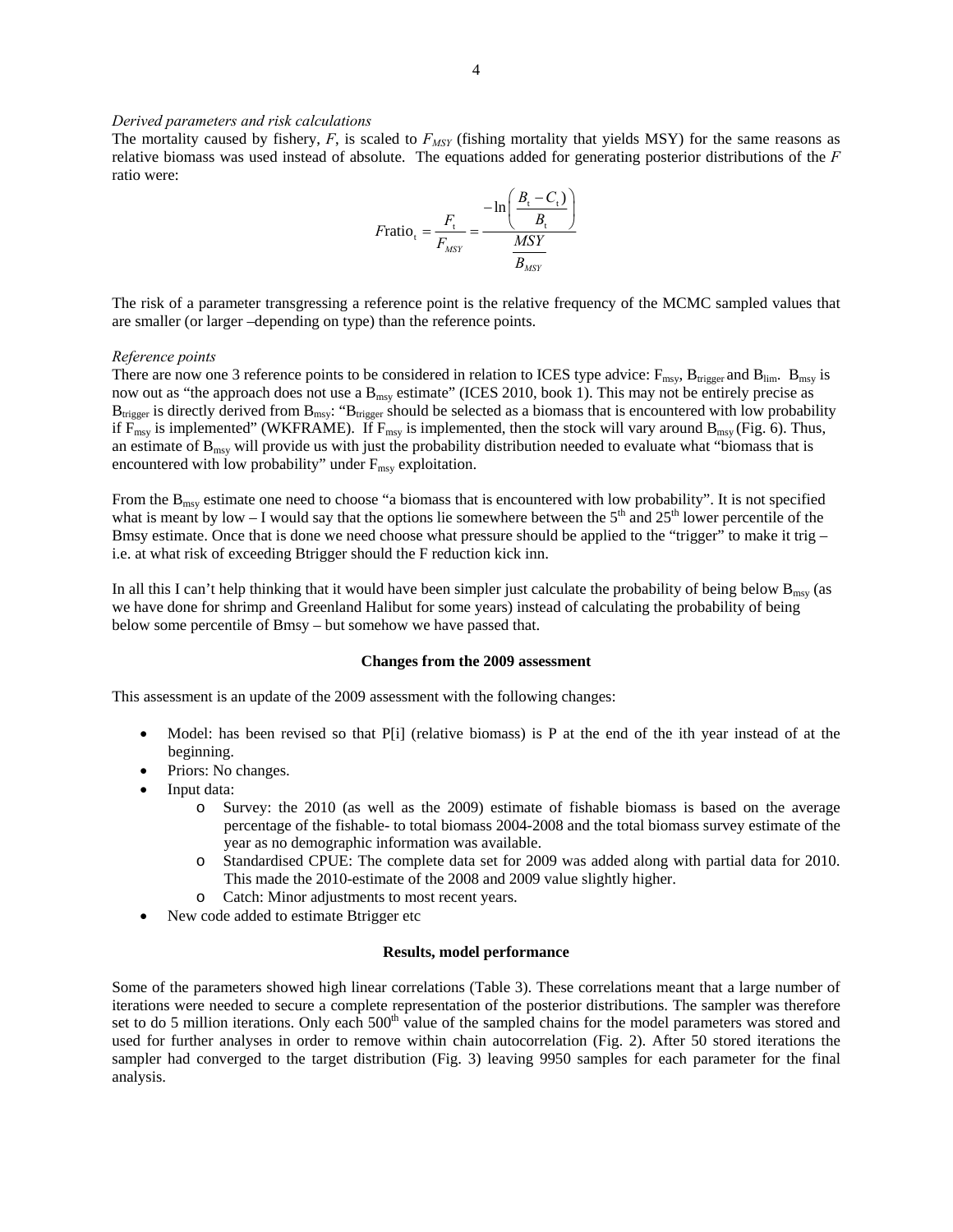The model was able to produce a reasonable simulation of the observed data (Fig. 4). The probabilities of getting more extreme observations than the realised ones given in the data series on stock size were in the range of 0.07 to 0.92 i.e. the observations did not lie in the extreme tails of their posterior distributions (Table 4). However, the 2004-value for survey 1 – suggested also by a large residual (Table 4) to be a relatively poor fit to the model – was interpreted as being to pessimistic. The CPUE series was generally better estimated than the survey series. Otherwise no major problems in capturing the variability of the data were detected.

For the parameters  $K$  and  $P<sub>l</sub>$  the posterior distributions tended to approximate the input priors (Fig. 5). The prior for the "initial" shrimp stock biomass  $(P_0)$  was slightly informative giving credit to "virgin stock conditions" at the start of the series in 1969. Making this prior low-informative by giving  $P_0$  a uniform prior between 0 and 2 have previously been shown to have little or no effects on the posterior of other parameters in the model – except for the first 9-10 years of P (relative biomass). After this period the series converge (Hvingel 2006).

The model was having problems estimating absolute stock size. Therefore, *K* also could not be well estimated from the data alone and its posterior will depend on the chosen prior. For the estimates of relative stock size relaxing the *K*-prior did not have much effect (Hvingel 2007) except for a slight increase in uncertainty. However, the posterior for *MSY* is sensitive as *K* is correlated with *MSY*: in particular the right-hand side of the posterior distribution is widened while the left-hand side seem pretty well determined by the data.

The retrospective pattern of relative biomass series estimated by consecutively leaving out from 0 to 10 years of data did not reveal any problems with sensitivity of the model to particular years (Fig. 6).

The survey catchabilities,  $q_R$  and  $q_E$ , indicated that the new "Ecosystem survey" has a higher catchability than the old "Shrimp survey" (Table 5). The estimated CVs of the two surveys series had a median at about 17% and for the CPUE series at 12%. The process error,  $\sigma_{p}$ , had a median of 19%.

### *Btrigger*

From any starting point, fishing at Fmsy will eventually drive the stock to Bmsy and it will stay there unless the environment changes outside the dynamics experienced in the model period (Fig. 7). Btrigger is derived from the probability density distribution of Bmsy i.e. the distribution that tells us what stock sizes are likely to be observed under an extended Fmsy exploitation regime and what not. The lower percentiles of the Bmsy is:

|            | mean  | sd    | 2.50 % | 5.00 % | 10%   | 25%   |
|------------|-------|-------|--------|--------|-------|-------|
| $P_{2170}$ | 1.002 | 0.499 | 0.299  | 0.4015 | 0.524 | 0.715 |

The  $10<sup>th</sup>$  percentile is at about 0.5Bmsy. That is the biomass that will be encountered in 1 out of 10 years while fishing at Fmsy as a result of random variation. 0.3Bmsy which is equal to Blim will be encountered 1 out of 40. Going lower than 0.5Bmsy will bring the value so close to Blim (0.3Bmsy) that it probably loses whatever meaning it had. If one selects a 50% probability of going below this trigger this will make the corresponding risk of going below Bmsy vary between 90 and 50 % depending on the precision with which the stock biomass can be estimated.

#### **Assessment results**

Since 1970, the estimated median biomass-ratio has been above its MSY-level (Fig. 8) and it seemed likely that the stock had been at or above its MSY level since the start of the fishery. A steep decline in stock biomass was noted in the mid 1980s following some years with high catches and the median estimate of biomass-ratio went close to Bmsy (Fig. 8). Since the late 1990s the stock has varied with an overall increasing trend and reached a level in 2010 estimated to be close to K. The estimated risk of stock biomass being below Bmsy in 2010 was 2.5% (Table 6).

The median fishing mortality ratio (*F-ratio*) has been well below 1 throughout the series (Fig. 9). In 2010 there is a low 1% risk of the *F-ratio* being above 1 (Table 6). Thus, in a single stock biomass/exploitation context within the PA framework the fishing mortality is low and stock biomass is high, well away from limit references (Fig. 10).

The posterior for *MSY* was positively skewed with a mode at 100 ktons (Fig. 4) and upper and lower quartiles at 114 ktons and 337 ktons (Table 5). As mentioned above the right tail of the MSY-posterior showed some sensitivity to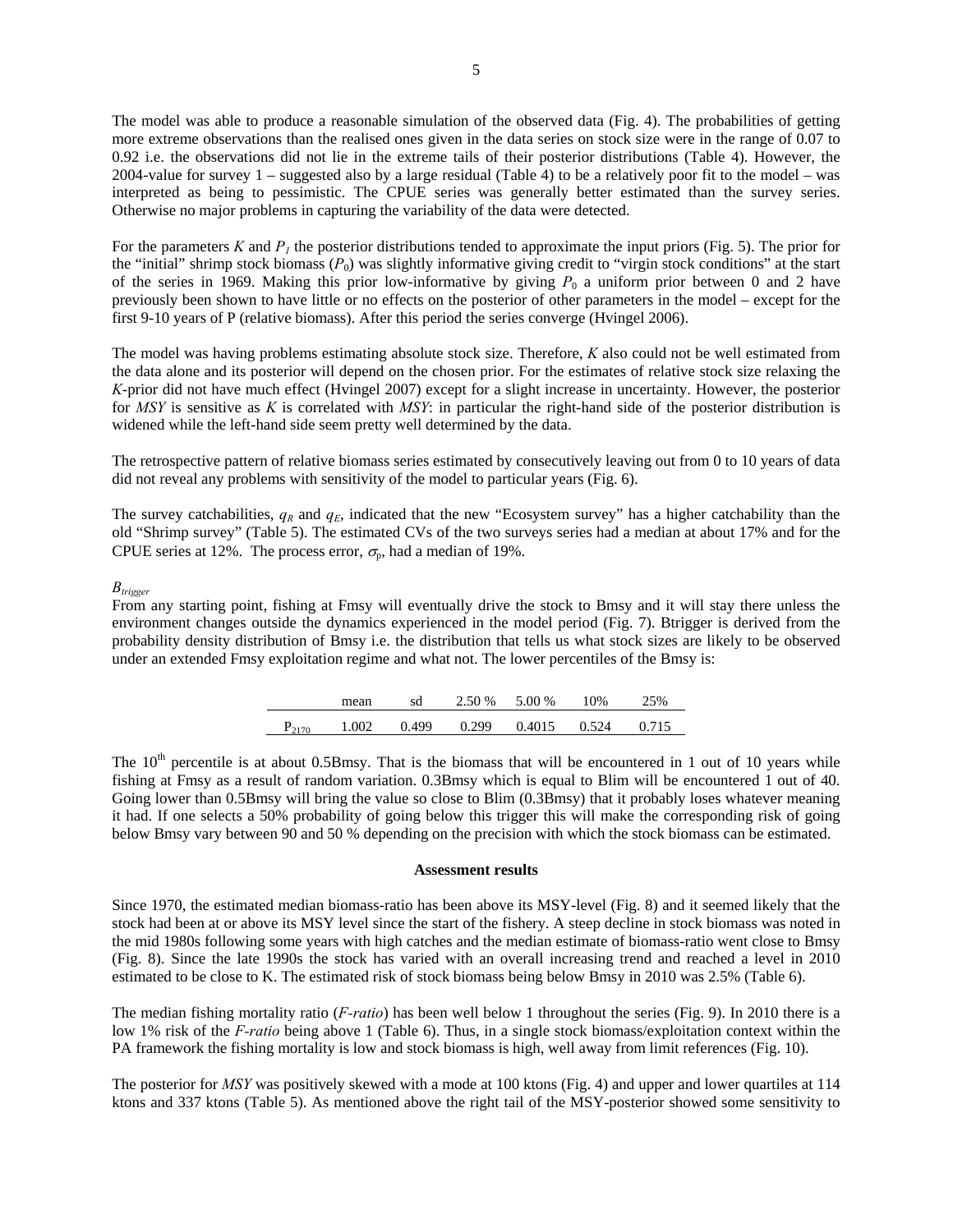changes in the prior for *K*. However, no matter which prior used the model estimated a probability of at least 95% that *MSY* is higher than the recent quota recommendations of 50 ktons/yr.

Given the high probabilities of the stock being considerably above  $B_{MSY}$ , risk of stock biomass falling below this optimum level within a one-year perspective is low. Risk associated with six optional catch levels for 2011 are given in Table 6.

The risk associated with ten-year projections of stock development assuming annual catch of 30 000 to 90 000 t were investigated (Fig. 11). For all options the risk of the stock falling below Bmsy in the short to medium term (1-5 years) is low (<10%) and all of these catch options result in a probability of less than 5% of going below Btrigger over a 10 year period (Fig. 11). Catch options up to 60 000 t, have a low risk (<5%) of exceeding Fmsy in the short term.

Catch options of up to 60 ktons/yr for 2011 have a low risk (<5%) of exceeding Fmsy and is likely to maintain the stock at its current high level (Table 6.4), however, the stock may likely sustain catches higher than that.

Taking 70 000 t/yr will increase the risk of going below Bmsy to more than 10% during the ten years of projection (Fig. 11). However, the risk of going below Btrigger remains under 5%. The risk that catches of this magnitude will not be sustainable (prob (F>FMSY) in the longer term increase as compared to the 60 000 t option but is still below 10% after ten years.

If the catches are increased to 90 000 t/yr, the stock is still not likely to go below Btrigger or even Bmsy in the short term, but whether this catch level will be sustainable in the longer term is uncertain.

Yield predictions can be made for fishing mortalities at  $F_{msv}$ , but such estimates will have high uncertainty attached as absolute biomass can only be estimated with relatively high variances (see section on "estimation of parameters") and therefore point estimates should be interpreted with caution. However, the risk of exceeding  $F_{msy}$  at different catch options may be read of such prediction tables as the percentiles of the estimated probability distribution of the yield prediction (Table 6.5). At a 5% probality of exceeding *Fmsy* the yield would be 68 kt for 2011, at 10% it would be 100 kt etc.

## Conclusions

*Mortality*. The fishing mortality has been below  $F_{msy}$  throughout the exploitation history of the stock. The risk that *F* will exceed *Fmsy* in 2010 is estimated at about 1%, given a projected 2010 catch of 22 200 t.

*Biomass*. The Stock is estimated to be close to the carrying capacity. The estimated risk of stock biomass being below  $B_{msv}$  at end 2010 is 3%, and less than 1% of being below  $B_{trigger}$  and  $B_{lim}$ .

*State of the Stock*. The stock biomass estimates have been above *Bmsy* throughout the history of the fishery. Biomass at the end of 2010 is estimated to be well above *Bmsy* and fishing mortality well below *Fmsy*.

*Yield*. A catch option of up to 68 000 t for 2011 would have less than 5% risk of exceeding *Fmsy*. Catch options up to 60 000 t/yr, have a low risk  $(\leq 5\%)$  of exceeding  $F_{msv}$  in the coming 4 years.

## *Rebuilding potential*

### **Additional considerations**

At 30%Bmsy (Blim) production is reduced to 50% of its maximum The estimate of the *r* (intrinsic rate of increase) had 95% confidence intervals ranging from 0.05 to 0.33 (Fig. 12 *left*). Thus without fishery it would take 3-10 years to rebuild the stock from Blim to Bmsy (Fig. 12 *right*).

## *Predation*

Both stock development and the rate at which changes might take place can be affected by changes in predation—in particular by cod, which has been estimated to consume large amounts of shrimp. If predation on shrimp were to increase rapidly outside the range previously experienced by the shrimp stock within the modelled period (1970– 2008), the shrimp stock might decrease in size more than the model results have indicated as likely. The cod stock has shown signs of increase recently (Arctic WG, ICES). However, as the total predation depends on the abundance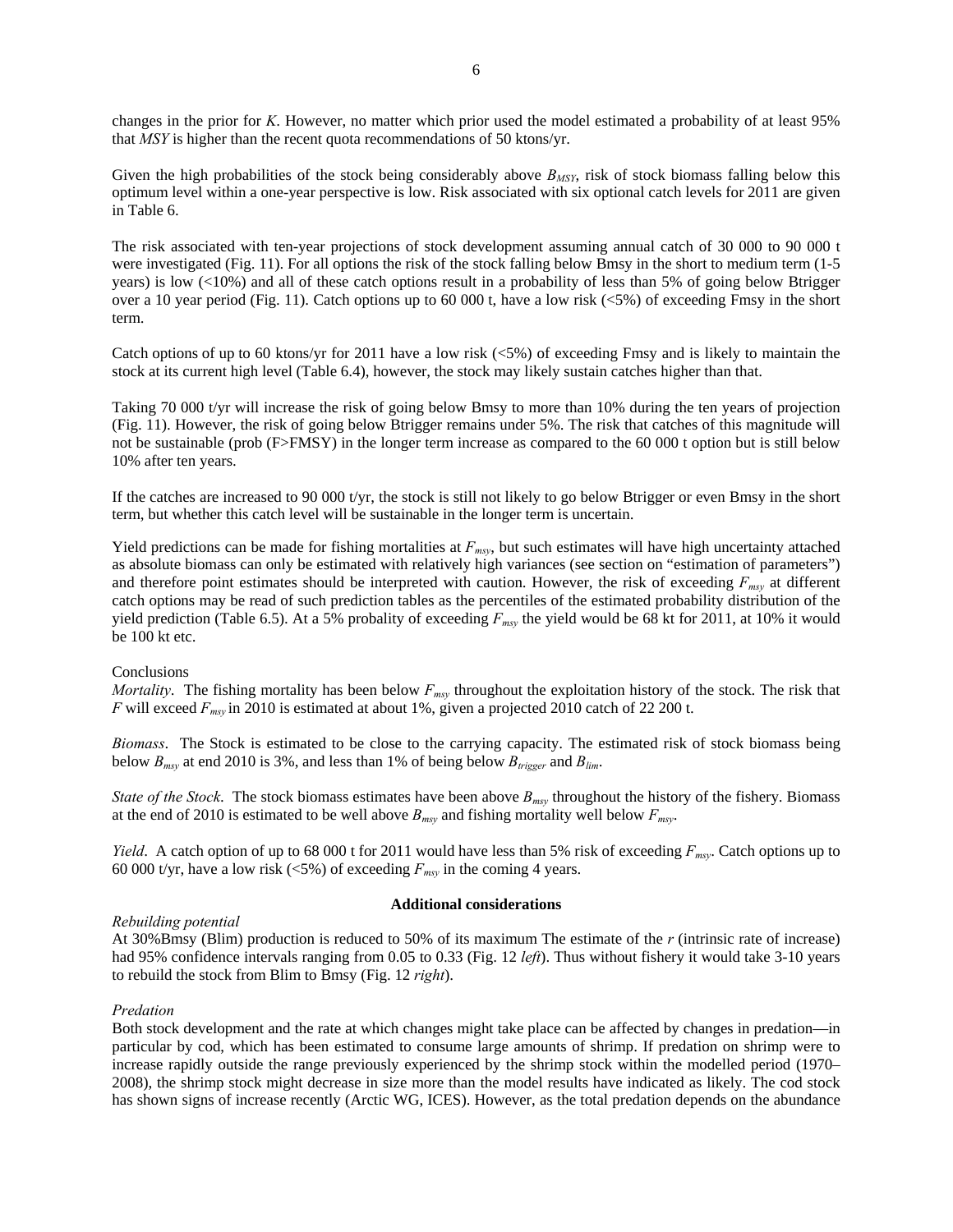both of cod, shrimp and also of other prey species the likelihood of such large reductions is at present hard to quantify.

Continuing investigations to include cod predation as an explicit effect in the assessment model has not so far been successful as it has not been possible to establish a relationship between shrimp/cod densities.

#### *Recruitment/reaction time of the assessment model*

The model used is best at describing trends in stock development and will have some inertia in its response to yearto-year changes. Large and sudden changes in recruitment may therefore not be fully captured in model predictions.

#### *Oceanography*

Temperatures in the Barents Sea have been high during the last eight years, mostly due to the inflow of warm water masses from the Norwegian Sea. The summer temperatures decreased in 2007 and 2008, but the temperatures in late winter 2008 (March) were record-high in the western Barents Sea. However, as the Atlantic inflow in late March and April was well below average, the typical temperature increase in spring did not occur in 2008. In summary the climatic situation in the Barents Sea has been somewhat extraordinary in 2008. The low temperatures in spring may have increased the mortality of young shrimp.

In 2010, temperatures close to the bottom were in general slightly lower than in 2009, but still above the long-term mean by 0.1-0.6°C in most of the surveyed area (Anon. 2010). Only small areas with temperatures below 1°C were observed. Shrimps were only caught in areas where bottom temperatures were above 0°C. Highest shrimp densities were found between zero and 4°C, while the limit of upper temperature preference appeared to lie at about 6-8°C. The wedge of cold near-zero degrees water observed in 2009 in the central Barents Sea, which appeared to drive the distribution of shrimps more easterly, has in 2010 shifted/decreased, allowing for increased presence of shrimps in central shelf areas again

#### **References**

Anon., 2005a. Report of the Pandalus assessment working group. *ICES CM 2006/ACFM:10. ref G*. 72 pp.

- Anon. 2005b. ICES Report of the ICES Advisory Commit tee on Fishery Management , Advisory Commit tee on the Marine Environment and Advisory Commit tee on Ecosystems, 2005. *ICES advice. Vol 3*, p. 104-108.
- Aschan M, Johannesen E., Bogstad B., Hvingel C. 2006. Why does not the shrimp stock in the Barents Sea respond to predation by cod? *NAFO SCR Doc. 06/71.*
- Bayes, T. 1763. An essay towards solving a problem in the doctrine of chances. Philosophical Transactions of the Royal Society, 330–418. Reprinted in Biometrika 1958, 45: 293–315.
- Brooks, S. and Gelman, A. 1998. General methods for monitoring convergence of iterative simulations. Journal of Computational and Graphical Statistics 7, 4: 434–455.
- Fletcher, R.I. 1978. Time-dependent solutions and efficient parameters for stock-production models. Fisheries Bulletin, 76: 377–388.
- Gelman, A. and Rubin, D. B. 1992. Inference from iterative simulation using multiple sequences. Statistical Science, 7: 457–511.
- Gelfand, A.E. and Dey, D.K. 1994. Bayesian model choice: asymptotics and exact calculations. Journal of the Royal Statistical Society, B 56: 501–514.
- Gelman, A., Meng, X.L., and Stern, H.S. (1996) Posterior predictive assessment of model fitness via realized discrepancies, Statistica Sinica, 6: 733–807
- Gelman, A., Carlin, J.C., Stern, H. and Rubin D.B. 1995. Bayesian Data Analysis. Chapman and Hall, New York. 525 pp.
- Gelman, A., Meng, X.L. and Stern H.S. 1996. Posterior predictive assessment of model fitness via realized discrepancies. Statistica Sinica, 6: 733-807.Gilks W.R., Richardson, S and Spiegelhalter, D.J. (Editors). 1996. Markov chain Monte Carlo in Practice. Chapman and Hall, London, UK. 512 pp.
- Geweke, J. 1992. Evaluating the accuracy of sampling-based approaches to calculating posterior moments. In Bayesian Statistics 4 (ed JM Bernado, JO Berger, AP Dawid and AFM Smith). Clarendon Press, Oxford, UK: 169-194
- Heidelberger, P. and Welch, P. 1983. Simulation run length control in the presence of an initial transient. Operations Research, 31: 1109–1144.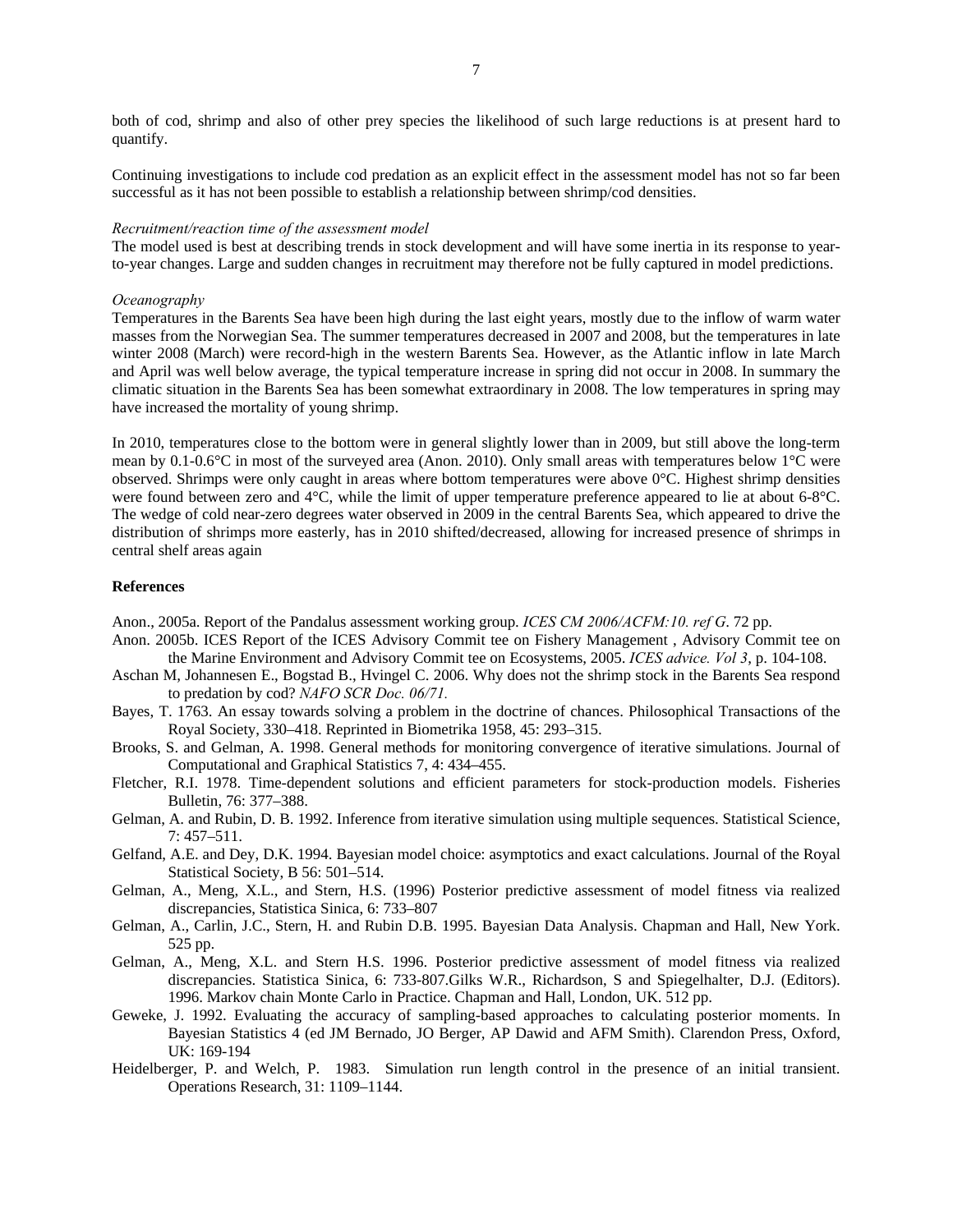- Hvingel, C. 2006. Research survey information regarding northern shrimp (*Pandalus borealis*) in the Barents Sea. *NAFO SCR Doc. 06/63.*
- Hvingel, C. 2006a. Towards a Quantitative Assessment Framework for the Shrimp (*Pandalus borealis*) Stock in the Barents Sea. *NAFO SCR Doc. 06/64.*
- Hvingel, C. 2007. An assessment of the shrimp (*Pandalus borealis*) stock in the Barents Sea. *NAFO SCR Doc. 07/76.*
- Hvingel, C., Thangstad, T., Luibin, P. 2008. Research survey information regarding northern shrimp (*Pandalus borealis*) in the Barents Sea and Svalbard area. *NAFO SCR Doc. 08/60..*
- Hvingel, C., Thangstad, T 2008. The Norwegian fishery for northern shrimp (Pandalus borealis) in the Barents Sea and round Svalbard. *NAFO SCR Doc. 08/57.*
- Hvingel, C. and M.C.S. Kingsley, 2002. A framework for the development of management advice on a shrimp stock using a Bayesian approach. *NAFO SCR Doc. 02/158 Serial No. N4787.*
- Hvingel, C. and M.C.S. Kingsley (2006). A framework to model shrimp (Pandalus borealis) stock dynamics and quantify risk associated with alternative management options, using Bayesian methods. *ICES J. Mar. Sci. 63:68–82.*
- ICES. 2006. ICES Report on Ocean Climate 2005. ICES Cooperative Research Report No. 280. 53 pp.
- Martinez, I., Aschan, M., Skjerdal, T., and Aljanabi, S. M. 2006. The genetic structure of *Pandalus borealis* in the Northeast Atlantic determined by RAPD analysis. *ICES J. Mar. Sci. 63: 840–850*.
- Raftery, A.L. and Lewis, S. 1992. How many iterations in the Gibbs sampler? *In* Bayesian Statistics 4. *Edited by* J.M. Bernardo, J.O. Berger, A.P. Dawid, and A.F.M. Smith. Oxford University Press, Oxford pp. 763–774.
- Schaefer, M.B. 1954. Some aspects of the dynamics of populations important to the management of the commercial marine fisheries. Bulletin of the Inter-American Tropical Tuna Commission, 1: 27–56.
- Schnute, J. 1994. A general framework for developing sequential fisheries models. Canadian Journal of Fisheries and Aquatic Sciences, 51: 1676–1688.
- Spiegelhalter, D.J., Thomas, A., Best, N., Lunn, D. 2004. WinBUGS User Manual version 1.4 January 2003 MRC Biostatistics Unit, Inst. of Public Health, Cambridge, England.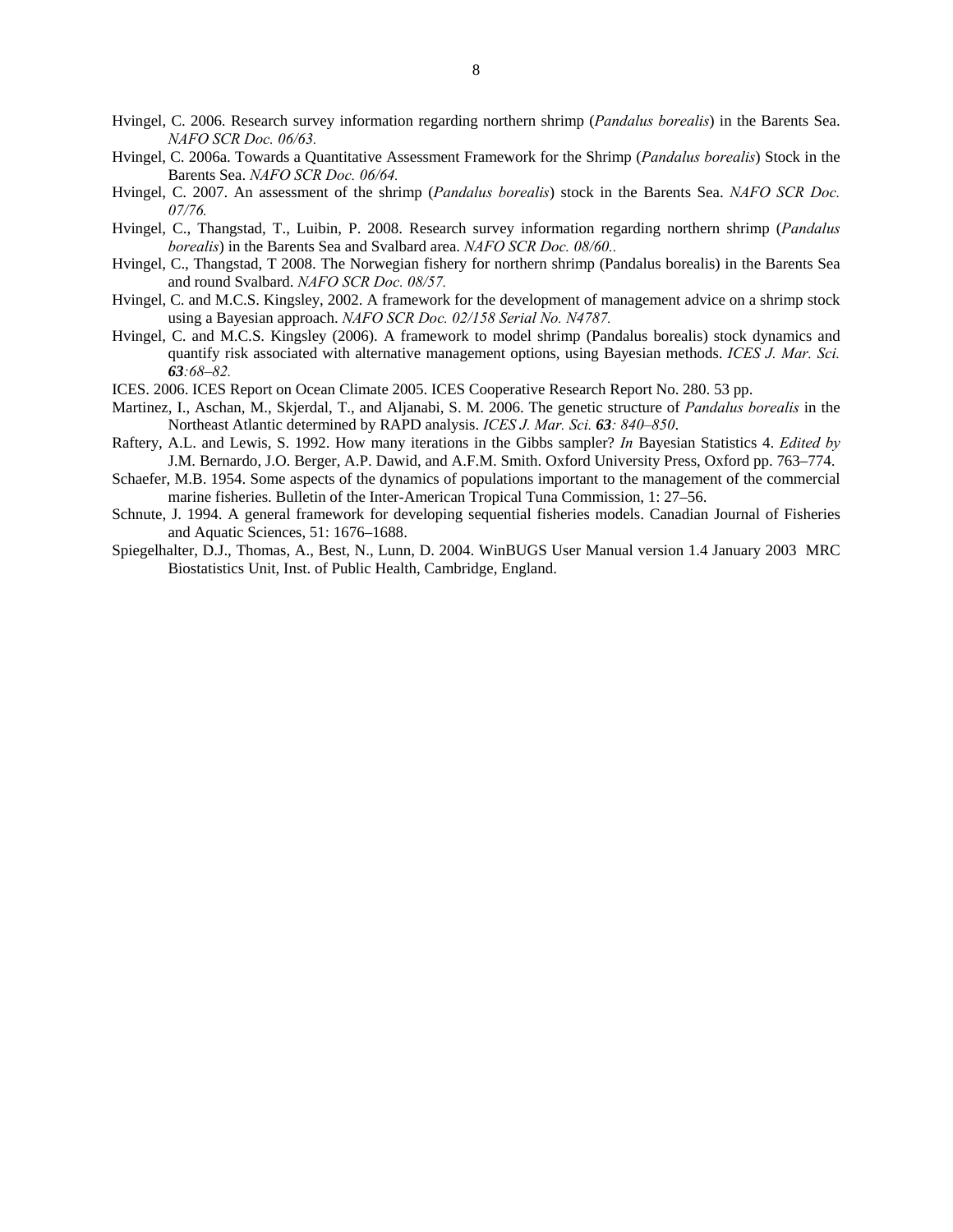**Table 1.** Model input data series: Catch by the fishery; three indices of fishable biomass – a standardized catch rate index based on fishery data (CPUE), a research survey index discontinued in 2004 (Survey 1) and the current survey started in 2004 (Survey 2).

|      | Catch   | <b>CPUE</b> | Survey 1 | Survey 2 |
|------|---------|-------------|----------|----------|
| Year | (ktons) | (index)     | (ktons)  | (ktons)  |
| 1970 | 5.5     |             |          |          |
| 1971 | 5.1     |             |          |          |
| 1972 | 6.8     |             |          |          |
| 1973 | 6.9     |             |          |          |
| 1974 | 9.0     |             |          |          |
| 1975 | 8.2     |             |          |          |
| 1976 | 10.3    |             |          |          |
| 1977 | 24.4    |             |          |          |
| 1978 | 36.3    |             |          |          |
| 1979 | 36.7    |             |          |          |
| 1980 | 46.3    | 1.000       |          |          |
| 1981 | 44.6    | 1.194       |          |          |
| 1982 | 62.8    | 1.149       | 327      |          |
| 1983 | 104.8   | 1.303       | 429      |          |
| 1984 | 128.1   | 1.385       | 471      | -        |
| 1985 | 124.5   | 1.149       | 246      |          |
| 1986 | 65.3    | 0.676       | 166      |          |
| 1987 | 43.4    | 0.532       | 146      |          |
| 1988 | 48.7    | 0.573       | 181      |          |
| 1989 | 62.7    | 0.721       | 216      |          |
| 1990 | 81.2    | 0.735       | 262      |          |
| 1991 | 74.9    | 0.777       | 321      | -        |
| 1992 | 68.6    | 0.905       | 239      |          |
| 1993 | 56.3    | 0.979       | 233      |          |
| 1994 | 28.3    | 0.818       | 161      |          |
| 1995 | 25.2    | 0.679       | 193      |          |
| 1996 | 34.5    | 0.845       | 276      |          |
| 1997 | 35.7    | 0.800       | 300      |          |
| 1998 | 55.8    | 0.970       | 341      |          |
| 1999 | 75.7    | 1.022       | 316      |          |
| 2000 | 83.2    | 0.901       | 247      |          |
| 2001 | 57.5    | 0.907       | 184      |          |
| 2002 | 61.5    | 0.896       | 196      |          |
| 2003 | 38.0    | 0.883       | 212      |          |
| 2004 | 41.3    | 0.754       | 151      | 261      |
| 2005 | 41.4    | 1.055       |          | 446      |
| 2006 | 29.6    | 1.148       |          | 517      |
| 2007 | 29.2    | 1.035       |          | 426      |
| 2008 | 26.1    | 1.073       |          | 317      |
| 2009 | 23.3    | 1.077       |          | *348     |
| 2010 | 22.2    | 1.048       |          | *489     |

\*the 2009-10 estimates of fishable biomass is based on the average percentage of the fishable– to total biomass 2004-2008 and the total biomass survey estimate of the year as no demographic information was available.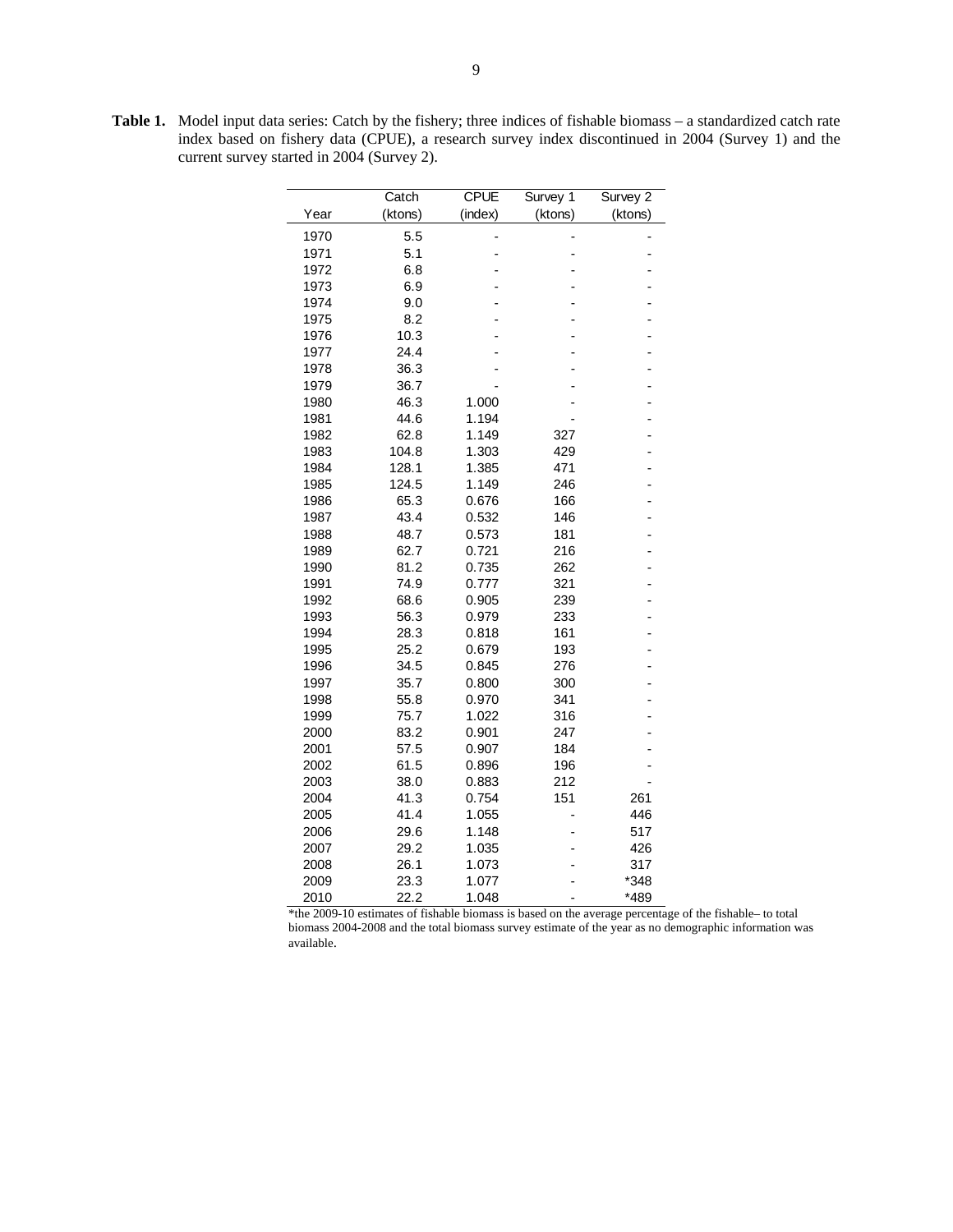| Parameter                 |                              | Prior                                    |  |  |  |
|---------------------------|------------------------------|------------------------------------------|--|--|--|
| Name                      | Symbol                       | <b>Distribution</b><br>Type              |  |  |  |
| Maximal Suatainable Yield | <b>MSY</b>                   | $\sim$ dunif $(1, 1000)$<br>reference    |  |  |  |
| Carrying capacity         | Κ                            | informative<br>$\sim$ dlnorm $(7.82,3)$  |  |  |  |
| Catchability survey 1     | $q_R$                        | reference<br>$ln(q_R)$ ~dunif(-10,1)     |  |  |  |
| Catchability survey 2     | $q_E$                        | reference<br>$ln(q_F)$ ~dunif(-10,1)     |  |  |  |
| Catchability CPUE         | $q_c$                        | reference<br>$ln(q_c)$ ~dunif(-10,1)     |  |  |  |
| Initial biomass ratio     | P <sub>o</sub>               | informative<br>$\sim$ dlnorm $(0.6,25)$  |  |  |  |
| Precision survey 1        | $R^2$                        | $\sim$ dgamma $(4, 0.1125)$<br>reference |  |  |  |
| Precision survey 2        | $\varepsilon^2$              | $\sim$ dgamma $(4, 0.1125)$<br>reference |  |  |  |
| <b>Precision CPUE</b>     | $c^2$                        | $\sim$ dgamma $(4, 0.1125)$<br>reference |  |  |  |
| Precision model           | $\overline{\mathbf{c}}$<br>P | reference<br>$\sim$ dgamma $(0.1, 0.1)$  |  |  |  |

Table 2. Priors used in the model. ~ means "distributed as..", dunif = uniform-, dlnorm = lognormal-, dnorm= normal- and dgamma = gammadistributed. Symbols as in text.

**Table 3.** Correlations among selected model parameters (for explanation of symbols, see text).

|                  | <b>MSY</b> | Κ       | $q_R$   | q <sub>Ε</sub> | qс      | $P_o$   | $\sigma_{\!R}$ | $\sigma_E$ | $\sigma_{\rm C}$ | OР |
|------------------|------------|---------|---------|----------------|---------|---------|----------------|------------|------------------|----|
| Κ                | 0.60       | 1       |         |                |         |         |                |            |                  |    |
| $q_R$            | $-0.51$    | $-0.65$ | 1       |                |         |         |                |            |                  |    |
| $q_E$            | $-0.49$    | $-0.63$ | 0.97    | 1              |         |         |                |            |                  |    |
| $q_{C}$          | $-0.51$    | $-0.66$ | 0.98    | 0.98           | 1       |         |                |            |                  |    |
| P <sub>o</sub>   | $-0.01$    | $-0.01$ | $-0.02$ | $-0.03$        | $-0.02$ | 1       |                |            |                  |    |
| $\sigma_R$       | $-0.01$    | 0.01    | $-0.01$ | $-0.02$        | $-0.02$ | 0.00    | 1              |            |                  |    |
| $\sigma_{E}$     | 0.00       | 0.01    | $-0.01$ | $-0.01$        | $-0.01$ | 0.00    | $-0.05$        | 1          |                  |    |
| $\sigma_{\rm C}$ | 0.03       | $-0.01$ | 0.01    | 0.03           | 0.01    | $-0.01$ | $-0.16$        | 0.02       | 1                |    |
| $\sigma_P$       | 0.11       | 0.07    | $-0.10$ | $-0.08$        | $-0.11$ | $-0.01$ | $-0.11$        | 0.07       | 0.07             | 1  |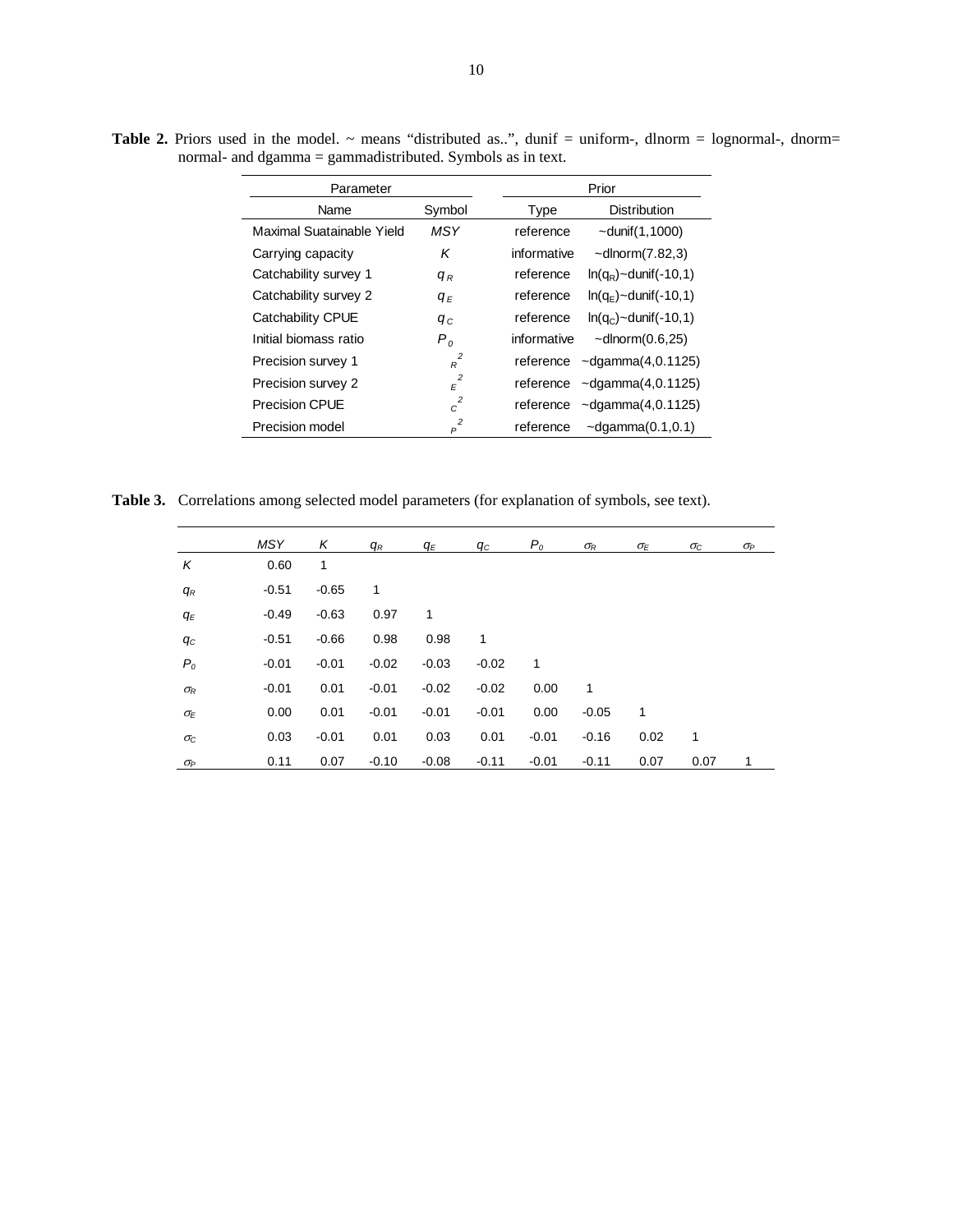|              | <b>CPUE</b>     |              |           | Survey 1<br>Survey 2 |                  |              |
|--------------|-----------------|--------------|-----------|----------------------|------------------|--------------|
| Year         | resid (%)       | Pr           | resid (%) | Pr                   | resid (%)        | Pr           |
| 1980         | 3.89            | 0.42         |           |                      |                  |              |
| 1981         | $-3.01$         | 0.59         |           |                      |                  |              |
| 1982         | 2.50            | 0.45         | 0.05      | 0.51                 |                  |              |
| 1983         | 2.62            | 0.45         | $-13.42$  | 0.77                 |                  |              |
| 1984         | $-0.47$         | 0.52         | $-18.71$  | 0.85                 |                  |              |
| 1985         | $-11.06$        | 0.78         | 15.39     | 0.25                 |                  |              |
| 1986         | 0.76            | 0.49         | 13.98     | 0.26                 |                  |              |
| 1987         | 7.17            | 0.34         | 8.47      | 0.35                 |                  |              |
| 1988         | 8.01            | 0.32         | $-5.03$   | 0.61                 |                  |              |
| 1989         | 1.73            | 0.47         | $-5.68$   | 0.62                 |                  |              |
| 1990         | 9.54            | 0.29         | $-14.65$  | 0.79                 |                  |              |
| 1991         | 12.87           | 0.23         | $-24.12$  | 0.92                 |                  |              |
| 1992         | $-1.52$         | 0.55         | 3.58      | 0.44                 |                  |              |
| 1993         | $-8.25$         | 0.72         | 7.08      | 0.38                 |                  |              |
| 1994         | $-7.56$         | 0.70         | 30.45     | 0.10                 |                  |              |
| 1995         | 7.13            | 0.34         | 4.69      | 0.42                 |                  |              |
| 1996         | 3.16            | 0.43         | $-12.28$  | 0.75                 |                  |              |
| 1997         | 13.42           | 0.22         | $-15.99$  | 0.81                 |                  |              |
| 1998         | 6.07            | 0.37         | $-16.19$  | 0.81                 |                  |              |
| 1999         | 1.26            | 0.48         | $-9.04$   | 0.69                 |                  |              |
| 2000         | 1.03            | 0.48         | 2.37      | 0.46                 |                  |              |
| 2001         | $-7.92$         | 0.71         | 26.08     | 0.14                 |                  |              |
| 2002         | $-7.05$         | 0.69         | 18.03     | 0.21                 |                  |              |
| 2003         | $-6.52$         | 0.68         | 8.16      | 0.36                 |                  |              |
| 2004         | $-2.44$         | 0.57         | 35.35     | 0.07                 | 9.84             | 0.32         |
| 2005         | $-1.83$         | 0.56         |           |                      | $-9.59$          | 0.70         |
| 2006         | 1.10            | 0.48         |           |                      | $-12.56$         | 0.76         |
| 2007<br>2008 | 2.49<br>$-7.37$ | 0.44<br>0.70 |           |                      | $-2.87$<br>22.20 | 0.57<br>0.17 |
| 2009         | $-5.31$         | 0.65         |           |                      | 14.58            | 0.25         |
| 2010         | 4.91            | 0.39         |           |                      | $-12.08$         | 0.75         |

**Table 4.** Model diagnostics: residuals (% of observed value) and probability of getting a more extreme observation (p.extr.).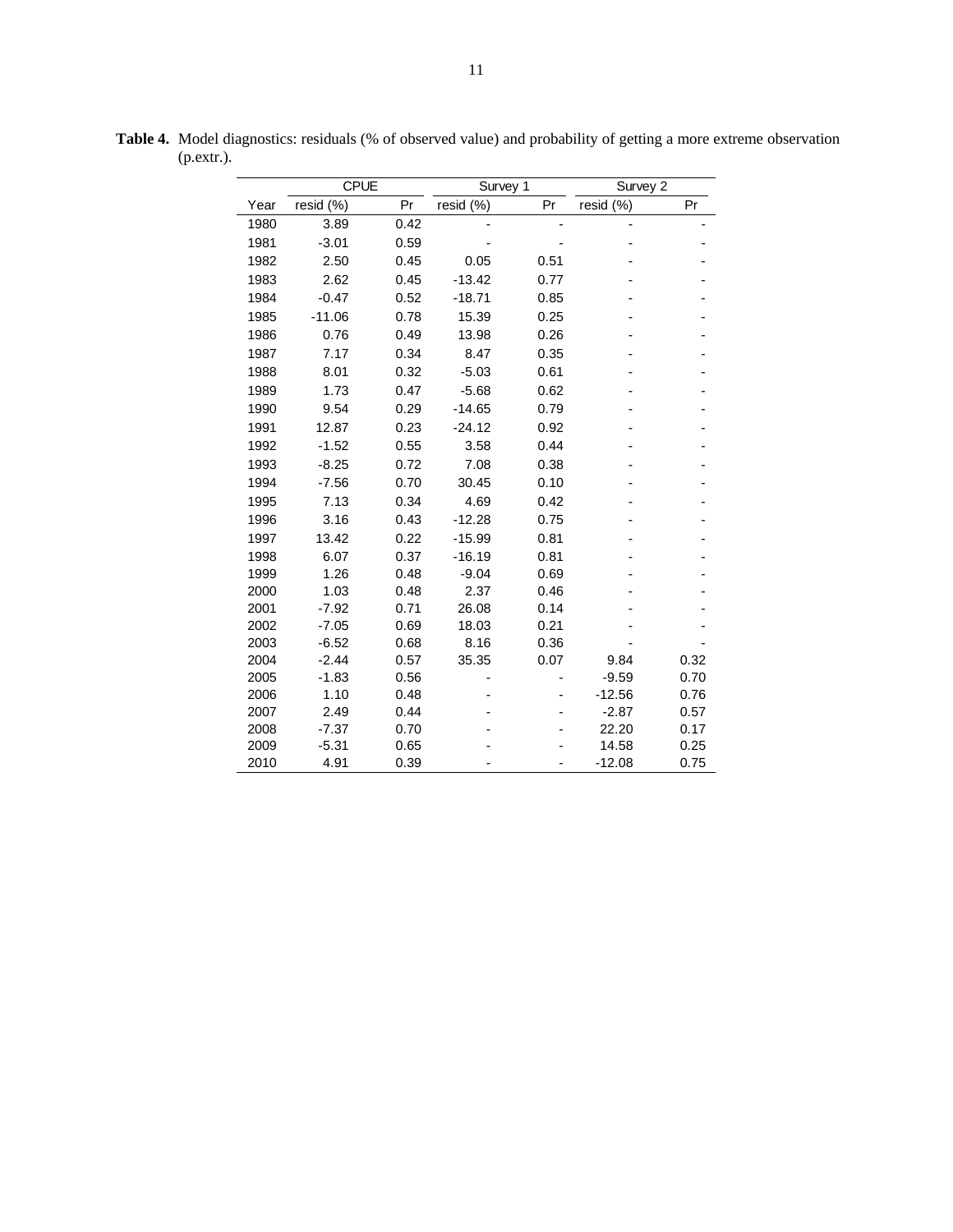|                              | Mean        | sd          | 25 %      | Median      | 75 %        |
|------------------------------|-------------|-------------|-----------|-------------|-------------|
| MSY (ktons)                  | 250         | 186         | 113       | 197         | 336         |
| $K$ (ktons)                  | 3275        | 1836        | 1894      | 2860        | 4245        |
| r                            | 0.32        | 0.16        | 0.20      | 0.31        | 0.42        |
| $q_R$                        | 0.14        | 0.11        | 0.07      | 0.11        | 0.17        |
| $q_E$                        | 0.20        | 0.15        | 0.10      | 0.15        | 0.24        |
| $q_c$                        | $5.0E - 04$ | $3.9E - 04$ | $2.5E-04$ | $3.9E - 04$ | $6.2E - 04$ |
| P <sub>o</sub>               | 1.50        | 0.26        | 1.33      | 1.50        | 1.68        |
| $P_{2010}$                   | 2.00        | 0.54        | 1.66      | 1.96        | 2.29        |
| $\rightarrow$ <sub>R</sub>   | 0.18        | 0.03        | 0.16      | 0.18        | 0.20        |
| $\rightarrow$ $\overline{E}$ | 0.17        | 0.04        | 0.15      | 0.17        | 0.19        |
| $\rightarrow$ c              | 0.13        | 0.02        | 0.11      | 0.12        | 0.14        |
| $\rightarrow$ $\rightarrow$  | 0.19        | 0.03        | 0.17      | 0.19        | 0.21        |

**Table 5. S**ummary of parameter estimates: mean, standard deviation (sd) and 25, 50, and 75 percentiles of the posterior distribution of selected parameters (symbols are as in the text).

**Table 6.** Stock status and short term predictions. *Upper*: stock status for 2009 of 2010. *Lower*: predictions for 2011 given catch options ranging from 30 to 90 ktons

| <b>Status</b>                                                  |               | 2009 2010*    |
|----------------------------------------------------------------|---------------|---------------|
| Risk of falling below $B_{\text{lim}}$ (0.3 $B_{\text{MSY}}$ ) |               | $0.0\%$ 0.0 % |
| Risk of falling below $B_{MSY}$                                | $2.2\%$ 2.5 % |               |
| Risk of exceeding $F_{MSV}$                                    | $0.8\%$ 0.8%  |               |
| Risk of exceeding 1.7 $F_{MSY}$                                | $0.4\%$ 0.4 % |               |
| Stock size (B/Bmsy), median                                    | 2.00          | 2.00          |
| Fishing mortality (F/Fmsy),                                    | 0.12          | 0.11          |
| Productivity (% of MSY)                                        | $0\%$         | 1%            |
| *Predicted catch = $22.2$ ktons                                |               |               |
|                                                                |               |               |
|                                                                |               |               |

| Catch option 2011 (ktons)                        | 30   | 40                                    | 50   | 60        | 70   | 90   |
|--------------------------------------------------|------|---------------------------------------|------|-----------|------|------|
| Risk of falling below $B_{lim}$ (0.3 $B_{MSV}$ ) |      | $0.0\%$ 0.0% 0.0% 0.0% 0.0% 0.0%      |      |           |      |      |
| Risk of falling below $B_{MSY}$                  |      | $3.2\%$ 3.1 % 3.1 % 3.3 % 3.4 % 3.6 % |      |           |      |      |
| Risk of exceeding $F_{MSV}$                      |      | 1.4 % 2.1 % 3.1 % 4.3 % 5.7 % 8.9 %   |      |           |      |      |
| Risk of exceeding 1.7 $F_{MSY}$                  |      | $0.6\%$ 1.0 % 1.4 % 1.9 % 2.4 % 3.8 % |      |           |      |      |
| Stock size (B/Bmsy), median                      | 1.92 | 1.91                                  | 1.90 | 1.89      | 1.88 | 1.87 |
| Fishing mortality (F/Fmsy),                      | 0.08 | 0.10                                  | 0.13 | 0.16      | 0.19 | 0.24 |
| Productivity (% of MSY)                          | 15 % | 17 %                                  |      | 19 % 21 % | 22 % | 25%  |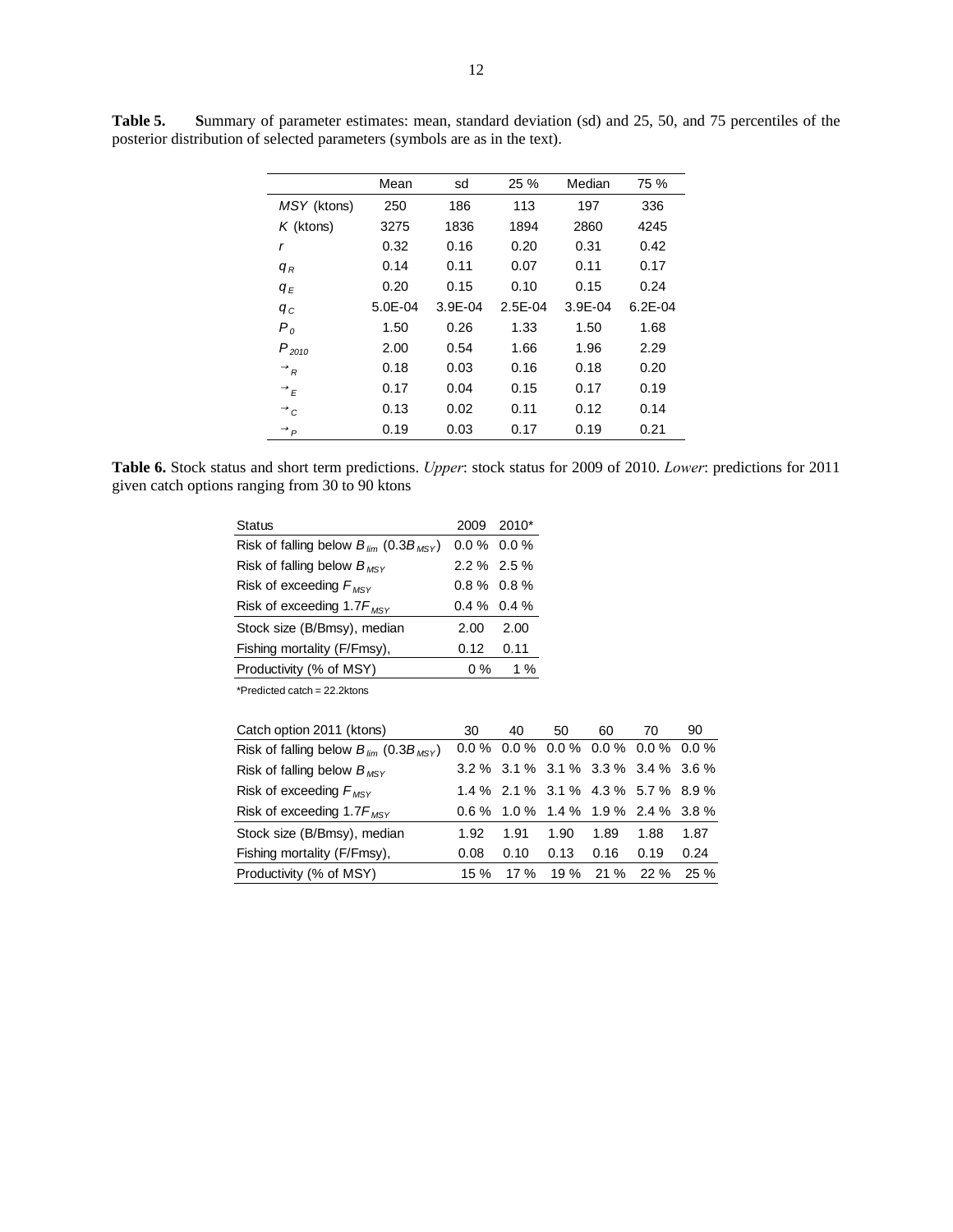Table 7. Shrimp in ICES SA I and II: Predictions of yield (kt) at  $F_{msy}$ , mean, standard error and percentiles (=risk of exceeding Fmsy).

| Year | mean | sd  | 2.5 % | 5 % | 10 % | 25 % | median | 75 % | 90 % | 95 % | 97.5 % |
|------|------|-----|-------|-----|------|------|--------|------|------|------|--------|
| 2011 | 404  | 307 | 44    | 68  | 100  | 180  | 324    | 544  | 825  | 1029 | 1214   |
| 2012 | 405  | 307 | 44    | 66  | 99   | 180  | 323    | 547  | 832  | 1029 | 1213   |
| 2013 | 363  | 274 | 43    | 63  | 93   | 164  | 290    | 486  | 738  | 921  | 1082   |
| 2014 | 336  | 254 | 41    | 60  | 88   | 153  | 269    | 448  | 681  | 848  | 1005   |
| 2015 | 317  | 242 | 39    | 57  | 84   | 145  | 251    | 421  | 645  | 809  | 958    |
| 2016 | 304  | 234 | 38    | 55  | 80   | 138  | 240    | 403  | 624  | 776  | 918    |
| 2017 | 294  | 228 | 37    | 54  | 78   | 132  | 231    | 388  | 604  | 760  | 898    |
| 2018 | 287  | 224 | 36    | 53  | 75   | 128  | 224    | 378  | 583  | 740  | 882    |
| 2019 | 281  | 220 | 35    | 51  | 73   | 125  | 219    | 370  | 572  | 727  | 868    |
| 2020 | 276  | 218 | 35    | 50  | 72   | 122  | 214    | 363  | 567  | 720  | 864    |



**Fig. 1.** Shrimp in the Barents Sea: stock distribution mean density  $(kg/km^2)$  based on survey data 2000-2010.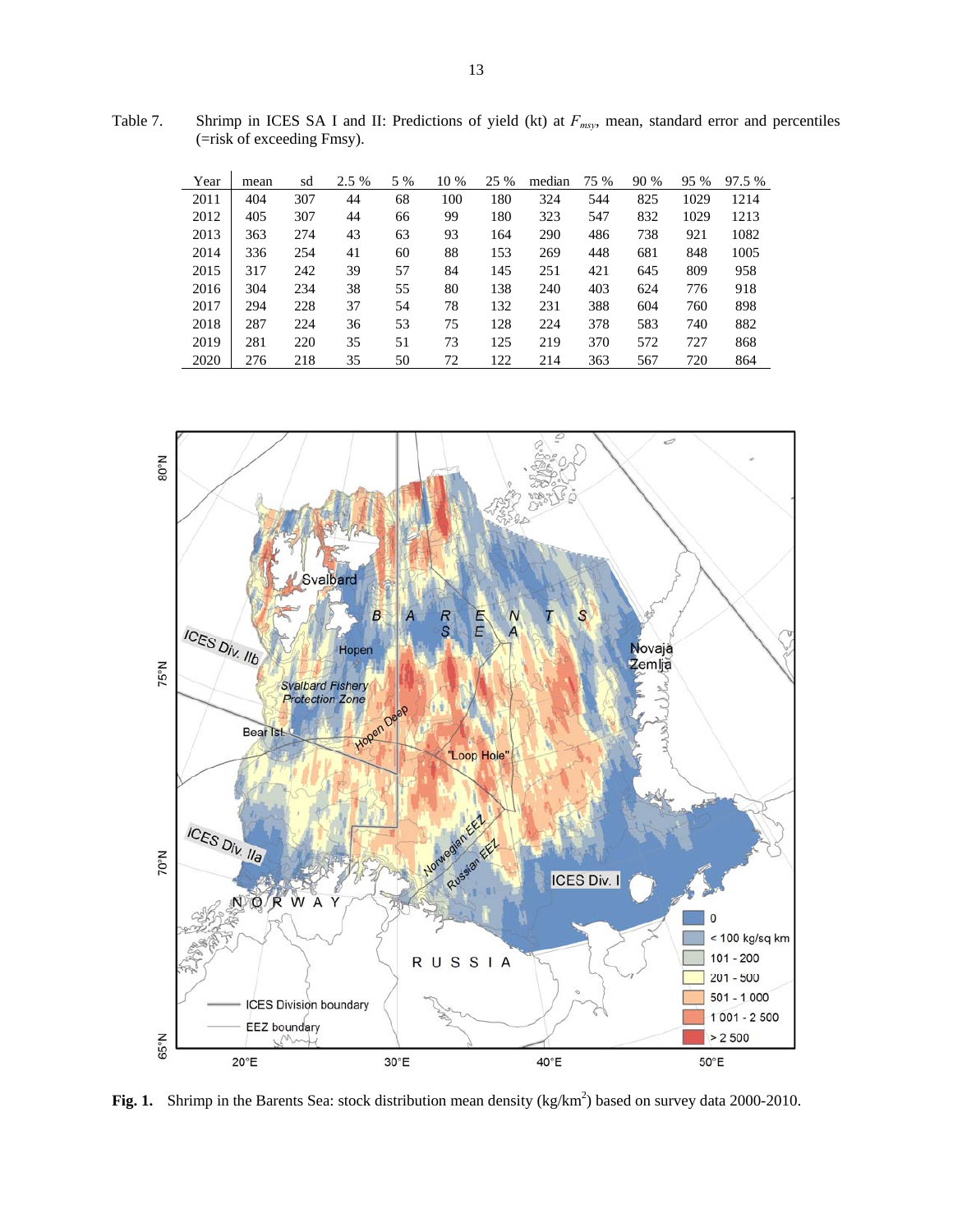

**Fig. 2.** Autocorrelation function of values sampled for four selected variables out to lag 50. K is the carrying capacity, P[41] is the relative biomass in year 2010, MSY is maximum sustainable yield and precP is the process precision (1/ process error).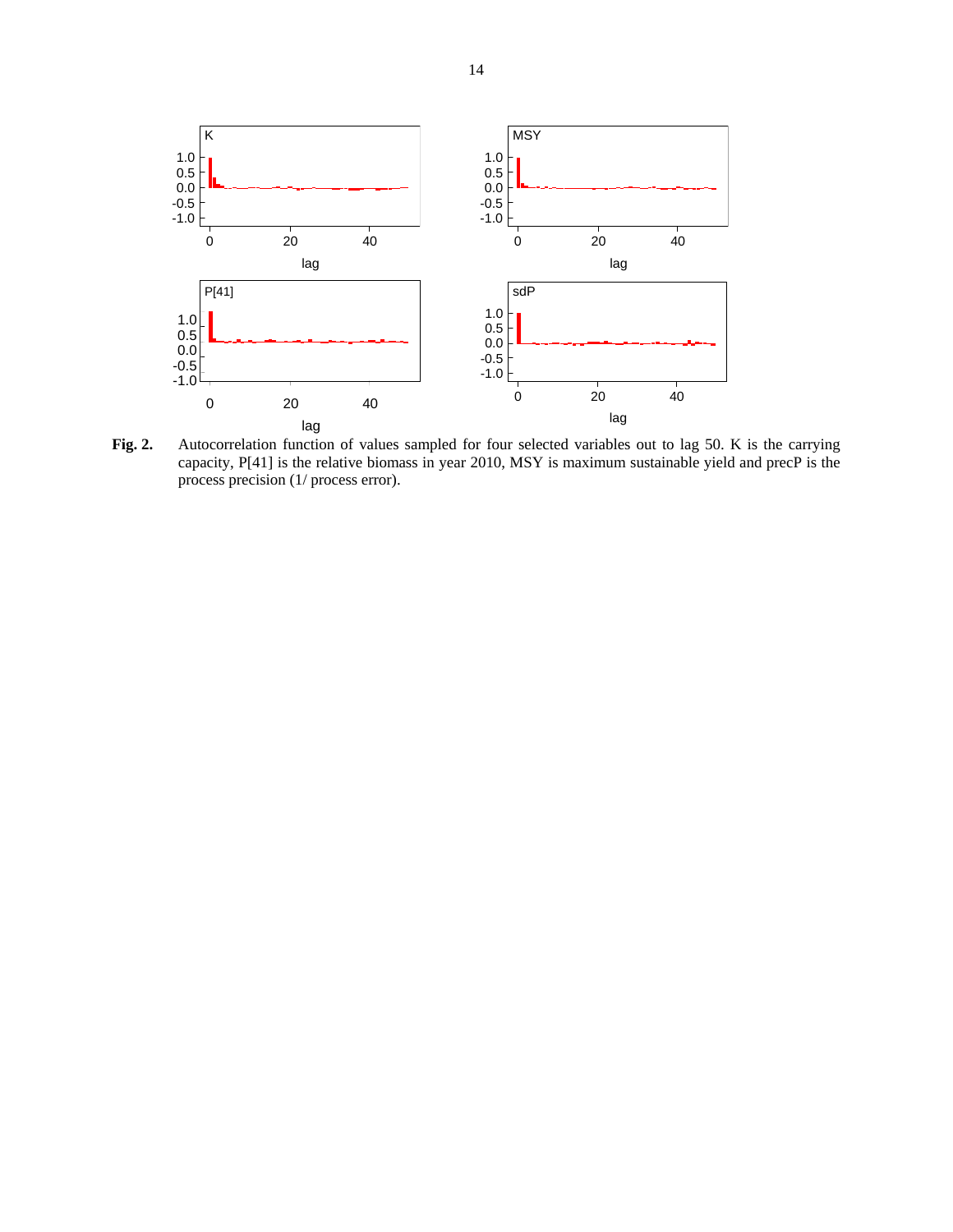

**Fig. 3.** Three traces (red, green, blue) with different initial values of dour selected variables. K is the carrying capacity, P[41] is the relative biomass in year 2010, MSY is maximum sustainable yield and precP is the process precision (1/ process error).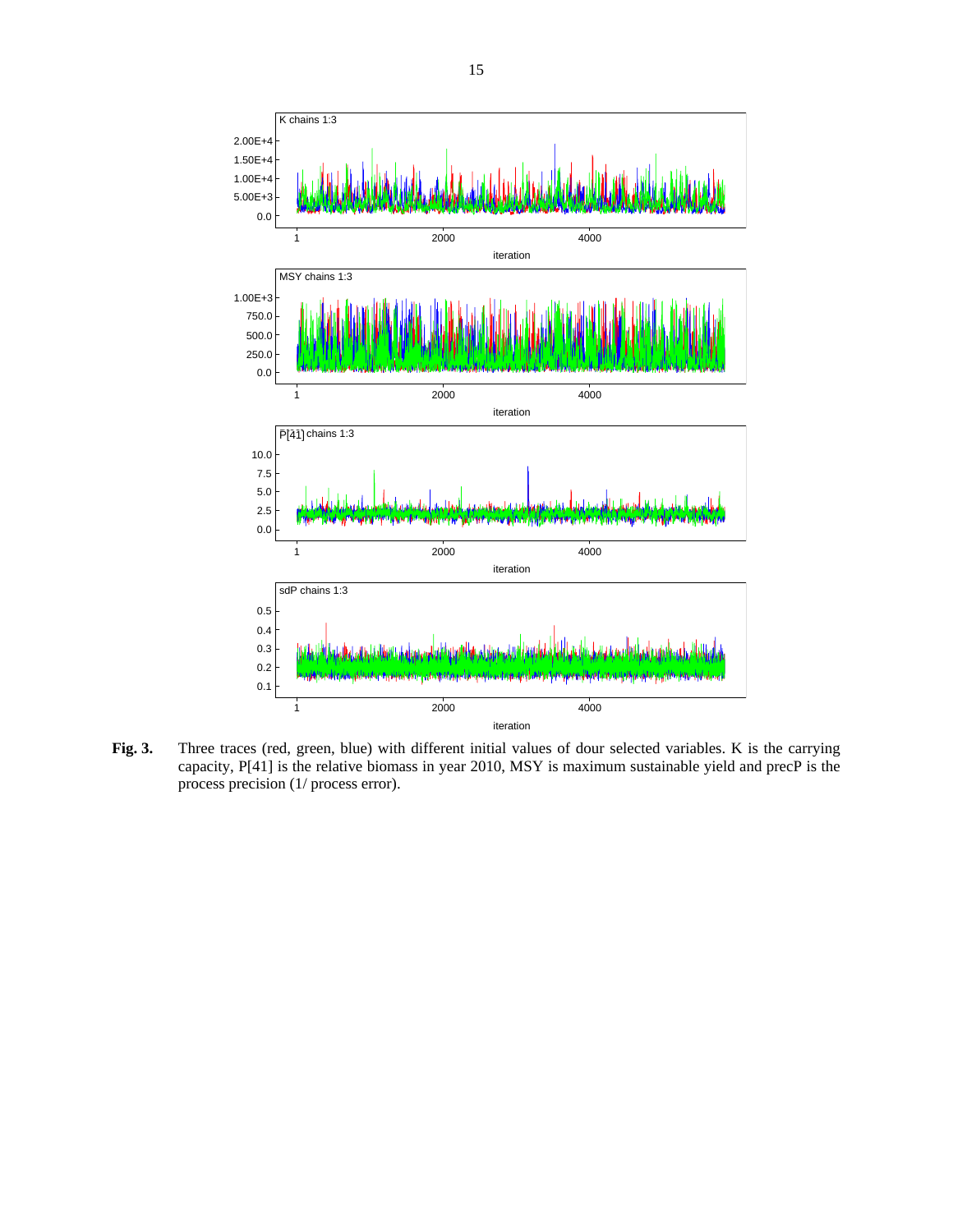

**Fig. 4.** Observed (solid line) and estimated (shaded) series of the biomass indices derived by standardising commercial vessel catch-per-unit-effort (CPUE), the 1982-2004 shrimp survey (Survey 1) and the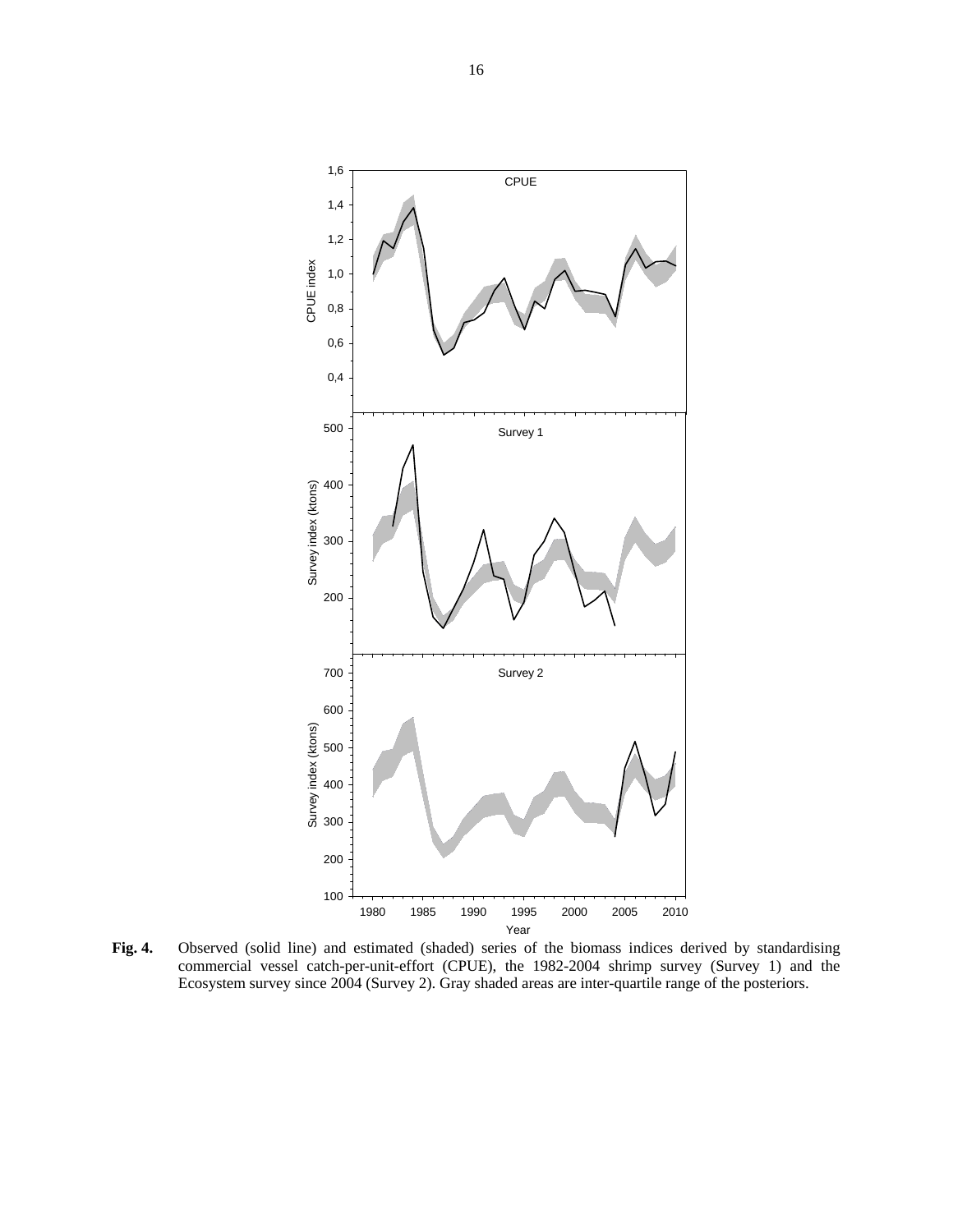

**Fig. 5**. Probability density distributions of model parameters: estimated: posterior (solid line) and prior (broken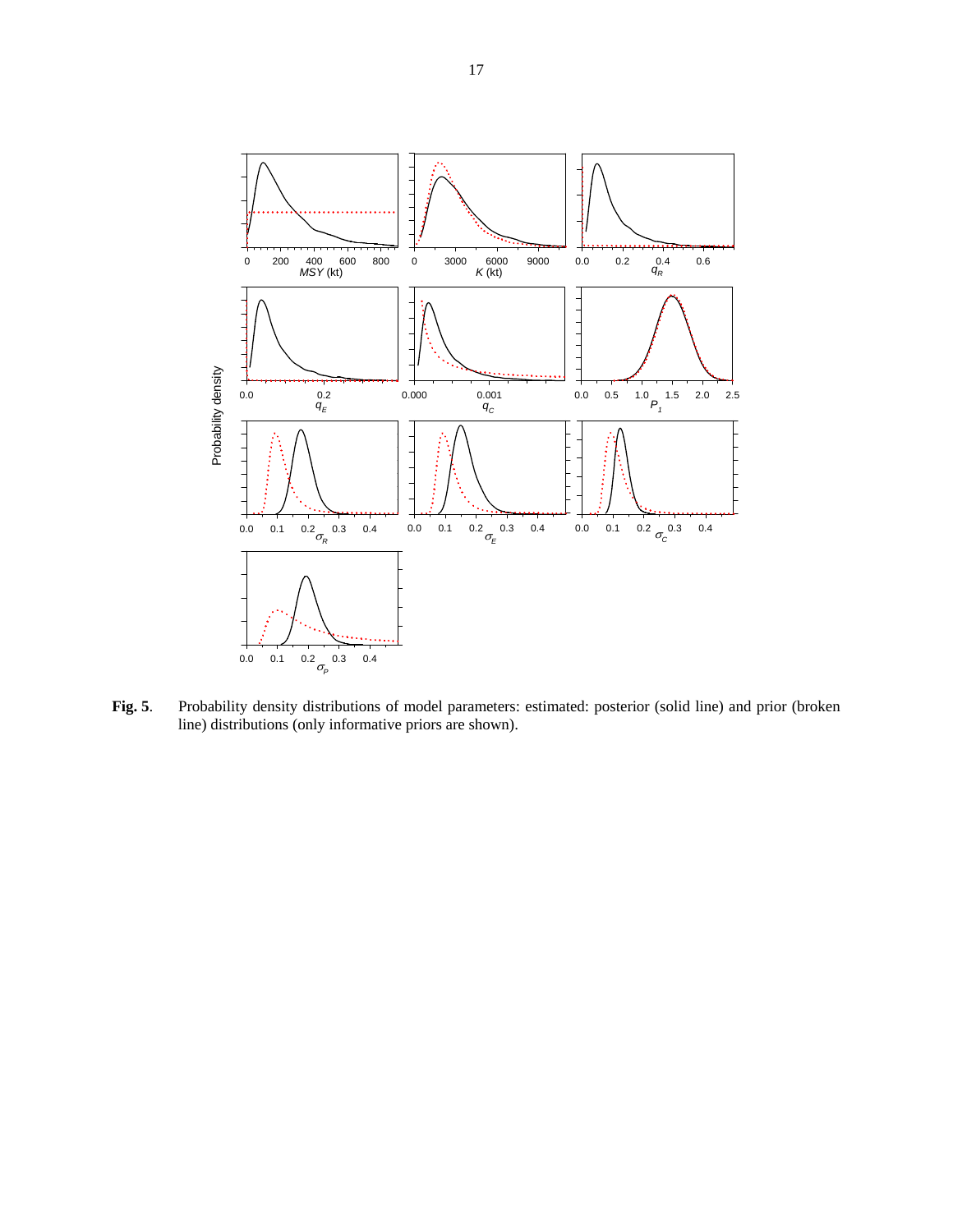

**Fig. 6.** Retrospective plot of median relative biomass (B/Bmsy). Relative biomass series are estimated by consecutively leaving out from 0 to 10 years of data.



**Fig. 7.** Dynamics of stock biomass1970-2010 and projected 2011 to 2170 assuming exploitation at Fmsy and environmental fluctuations within those seen 1970-2010.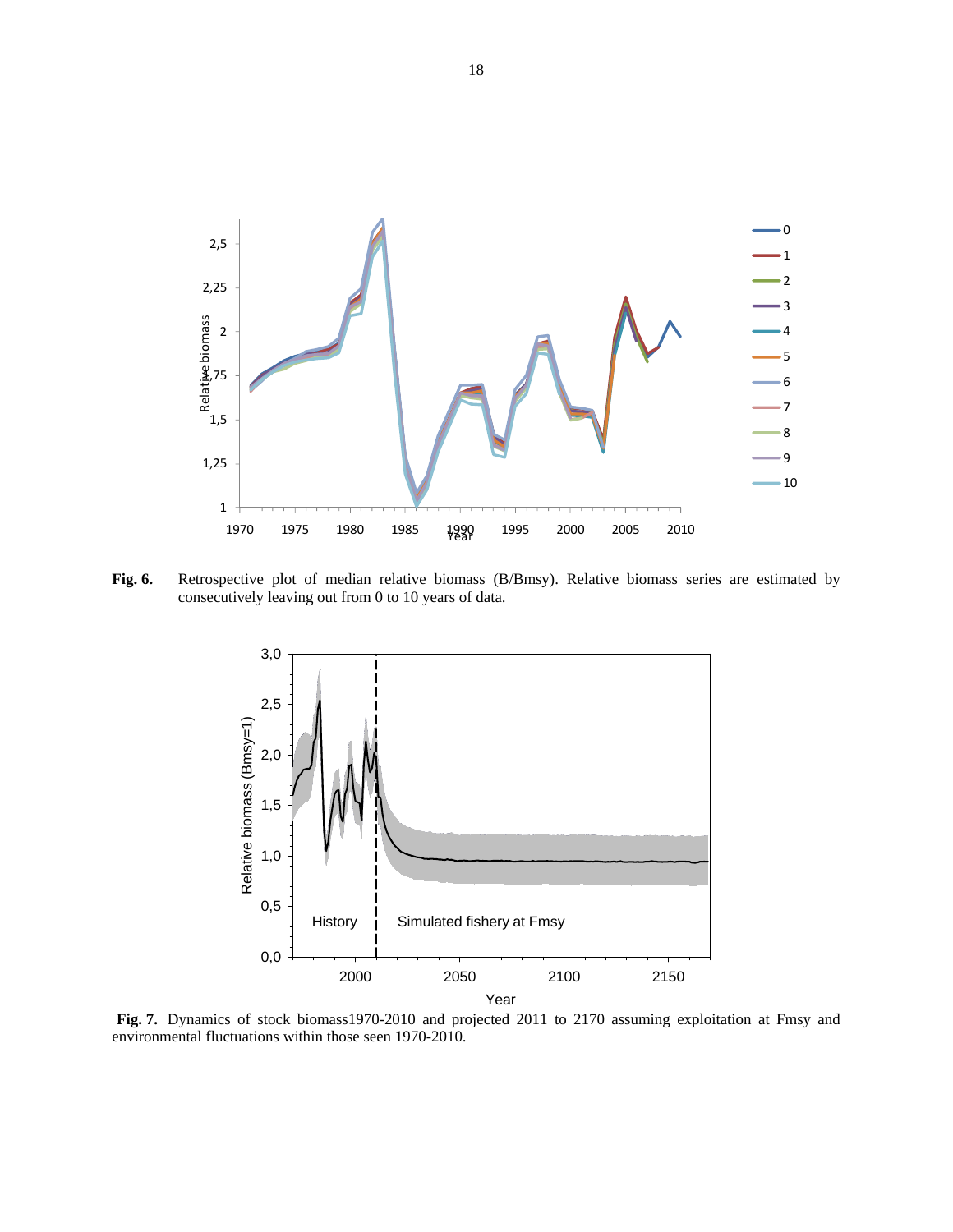

**Fig. 8.** Shrimp in the Barents Sea: Estimated time series of relative biomass  $(B_t/B_{msy})$  1970-2020. Future development is estimated at five different levels of annual catch (panel A-E). Boxes represent inter-quartile ranges and the solid black line running through the (approximate) centre of each box is the median; the arms of each box extend to cover the central 90 % of the distribution.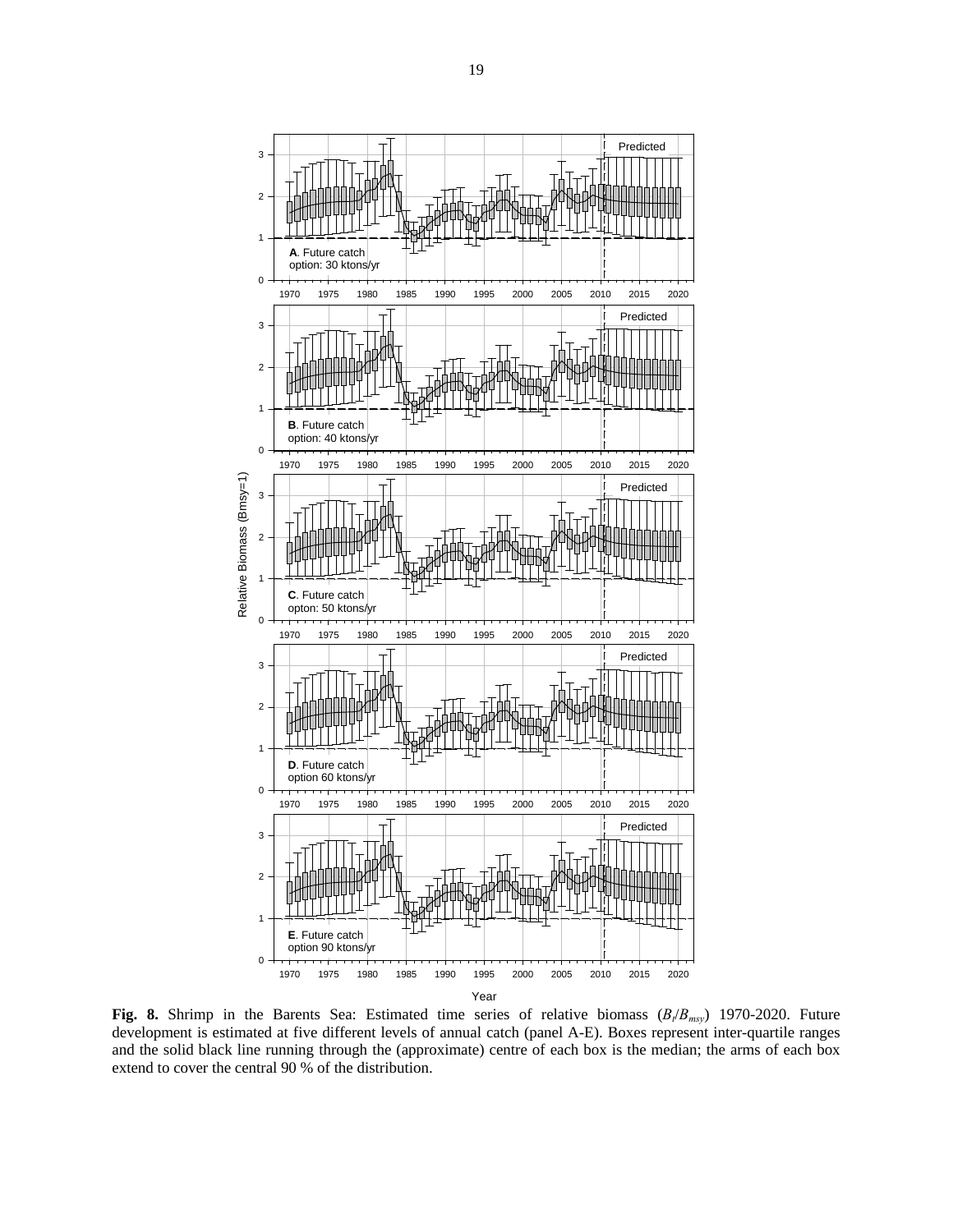

**Fig. 9.** Shrimp in the Barents Sea: Estimated time series of relative fishing mortality ( $F_t/F_{msy}$ ) 1970-2020. Future development is estimated at five different levels of annual catch (panel A-E). Boxes represent inter-quartile ranges and the solid black line running through the (approximate) centre of each box is the median; the arms of each box extend to cover the central 90 % of the distribution.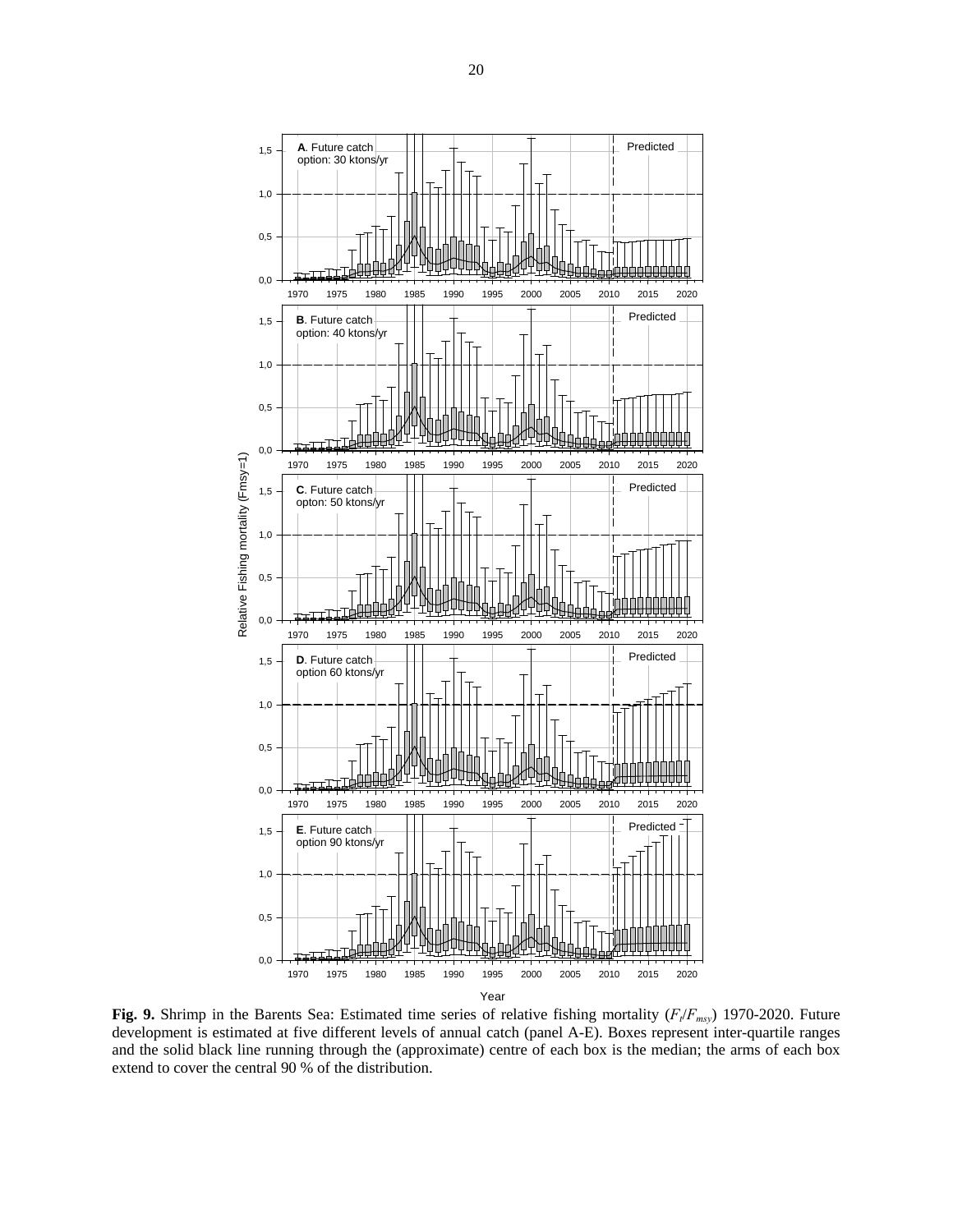

Fig. 10. Shrimp in the Barents Sea: estimated annual median biomass-ratio ( $B/B<sub>MSY</sub>$ ) and fishing mortality-ratio  $(F/F<sub>MSY</sub>)$  1970-2010. The reference points for stock biomas,  $B<sub>lim</sub>$ , and fishing mortality,  $F<sub>lim</sub>$ , are indicated by red lines. Error bars on the 2010 value are inter-quartile range